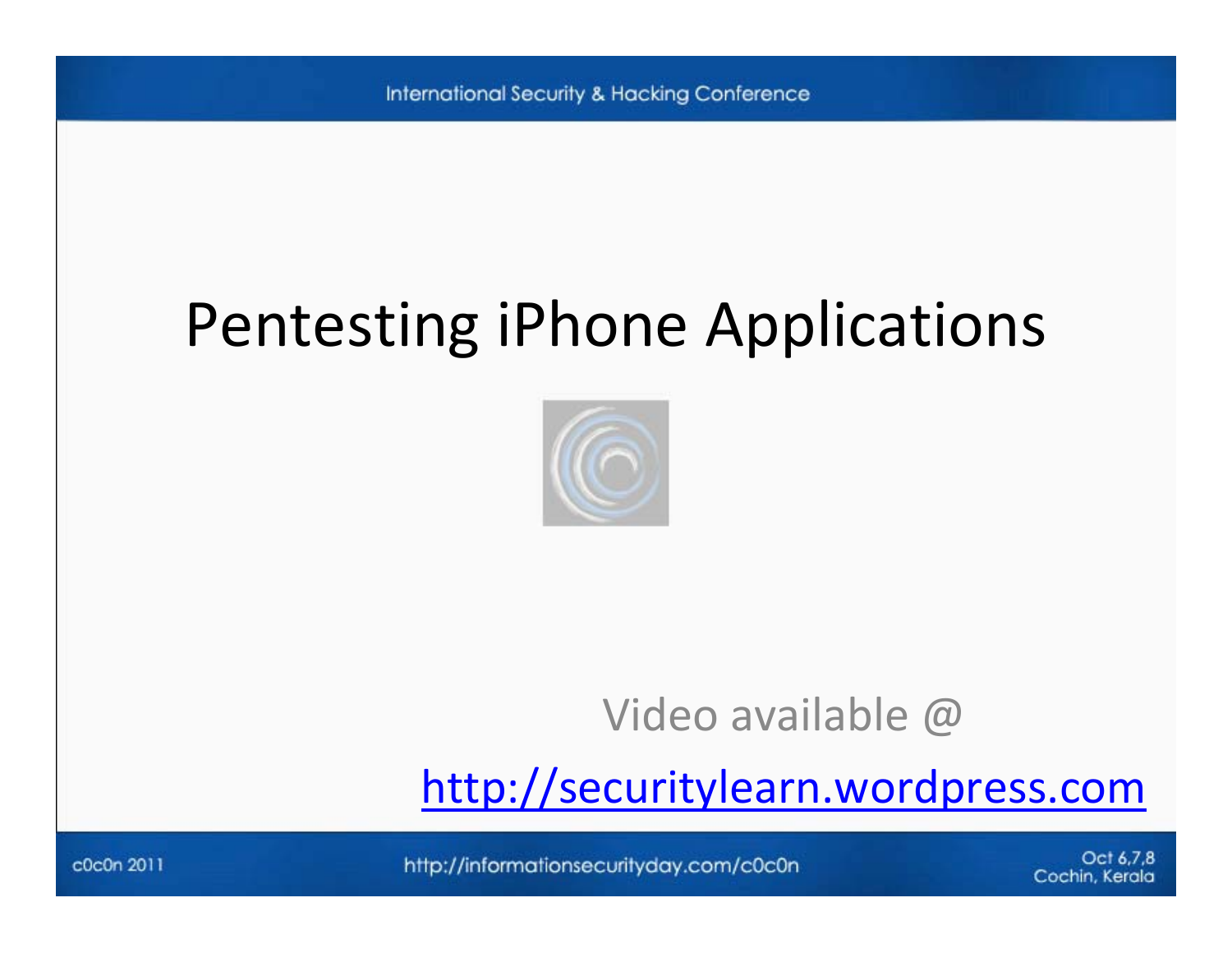# Agenda

- iPhone App Basics
	- – $-$  App development
	- and the state of the state  $-$  App distribution
- Pentesting iPhone Apps
	- and the state of the state Methodology
	- Areas of focus
- •Major Mobile Threats

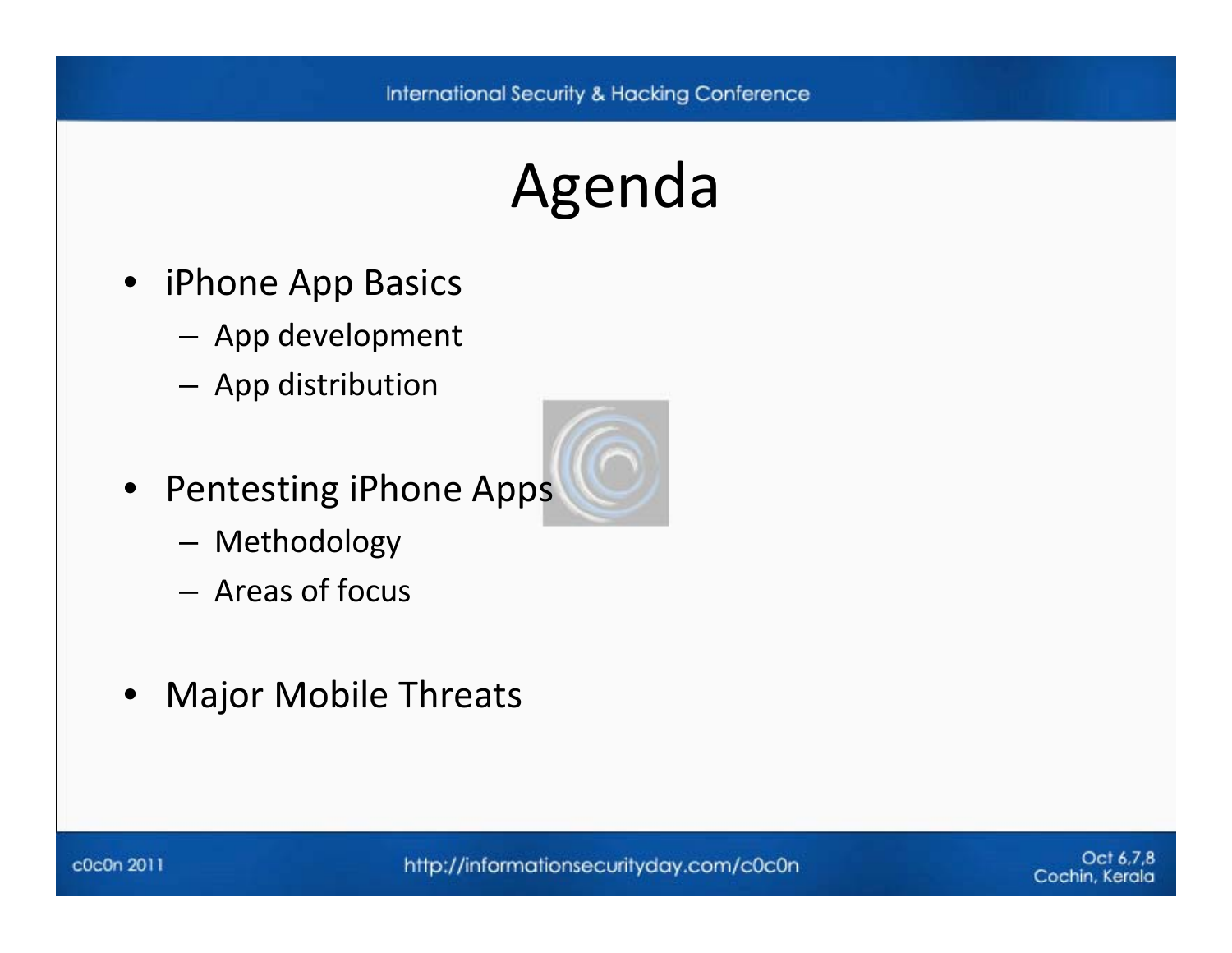#### Who am I



c0c0n 2011

http://informationsecurityday.com/c0c0n

Odi 6.7.8 Cochin, Kerala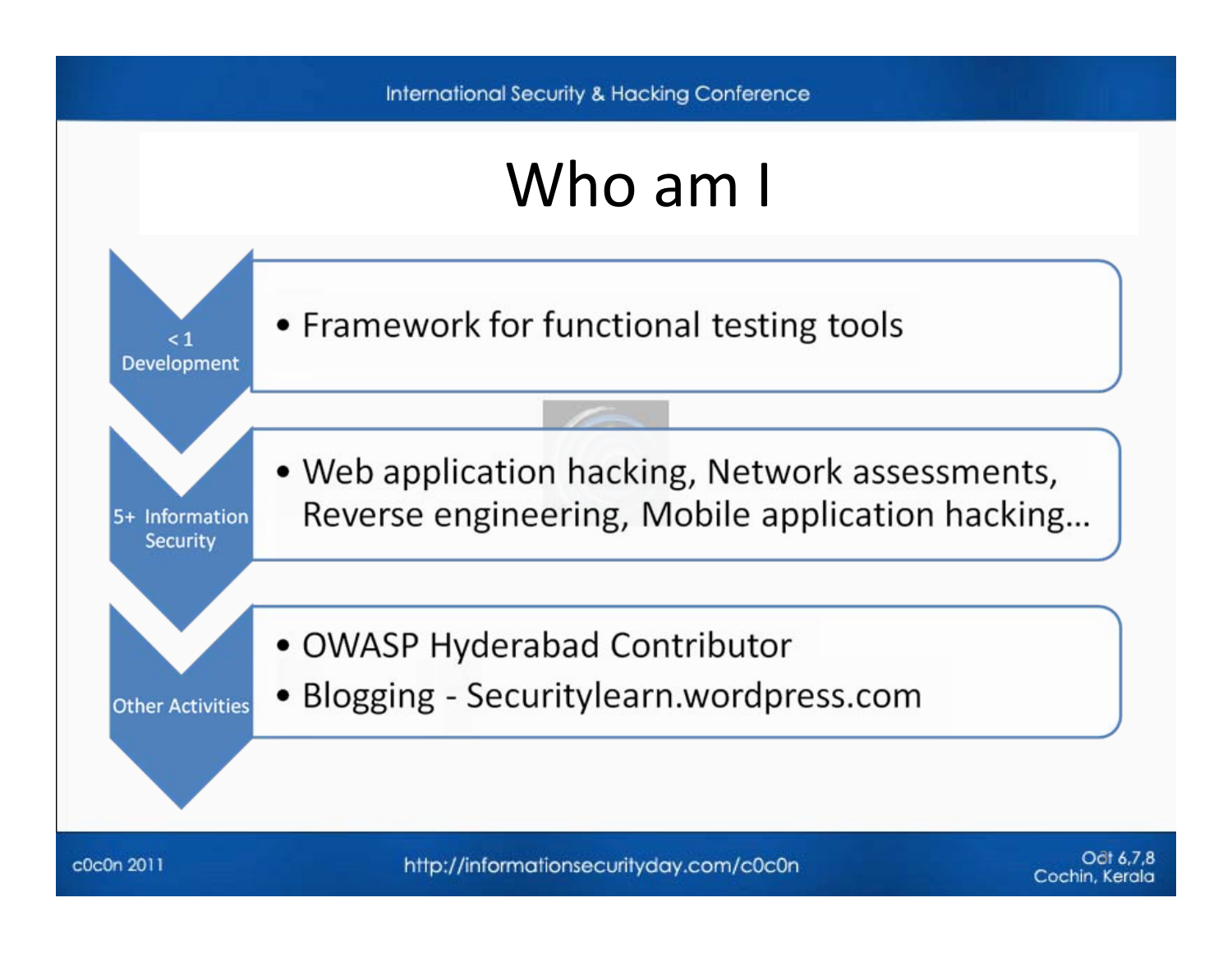# iPhone App Basics

- iPhone released in 2007
	- 110 million sales till March 2011
- Browser based Applications
	- HTML <sup>+</sup> CSS <sup>+</sup> JavaScript
- •• Native iOS Applications
	- Objective C & Cocoa Touch API
		- Super set of C, Compiles into native code (ARM)
- App Store
	- Centralized mechanism to distribute software
	- Only Apple signed application are available
	- Designed to protect the Apps from piracy & No malware

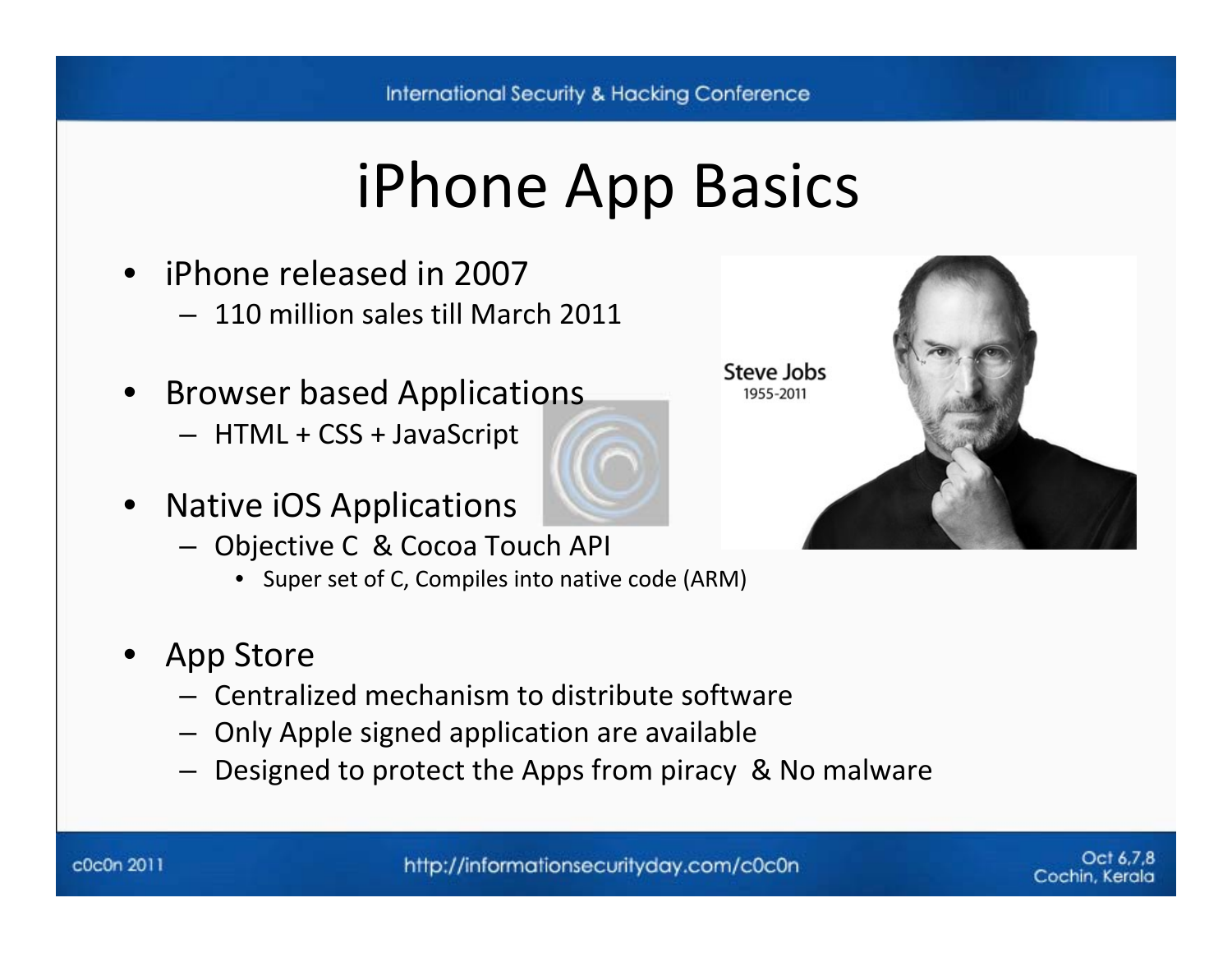# Why to build iPhone Application?

- •• New business
- •• Good way to launch new services
- •Urgency for clients
- •Users want them
- •Quick to develop
- •• Fame and Fortune



 $-$  Angry Birds cost \$140k to develop and made \$70 million in profits Source: mildtech.net



http://informationsecurityday.com/c0c0n

Oct 6.7.8 Cochin, Kerala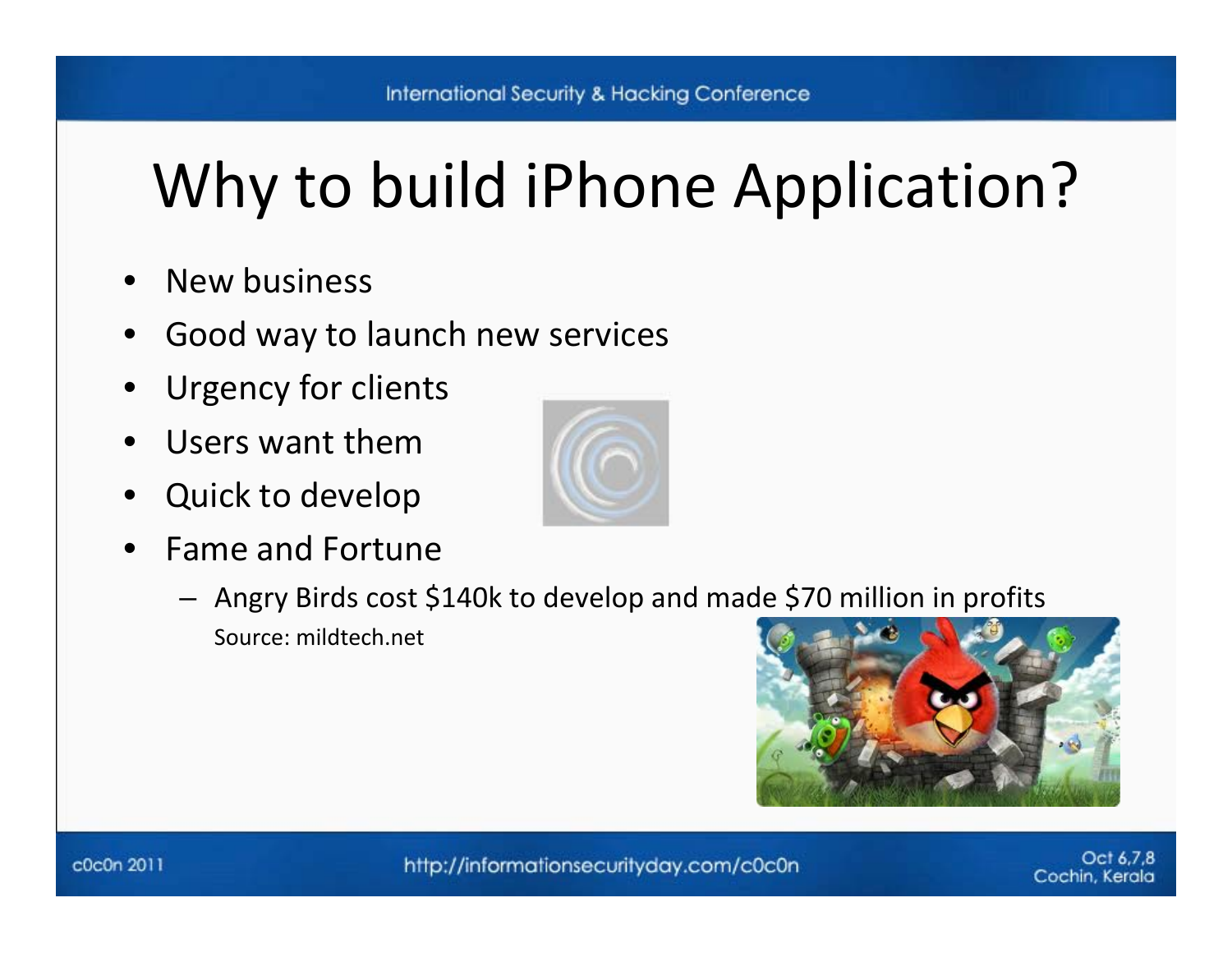# iPhone Application Distribution

#### Distributed as .ipa files

- •iOS Simulator
- •Device testing
- •● Ad-Hoc Distribution
- •● In-House Distribution
- •Over The Air Distribution
- • App Store Distribution
	- Apps have to obey Apple Review guidelines

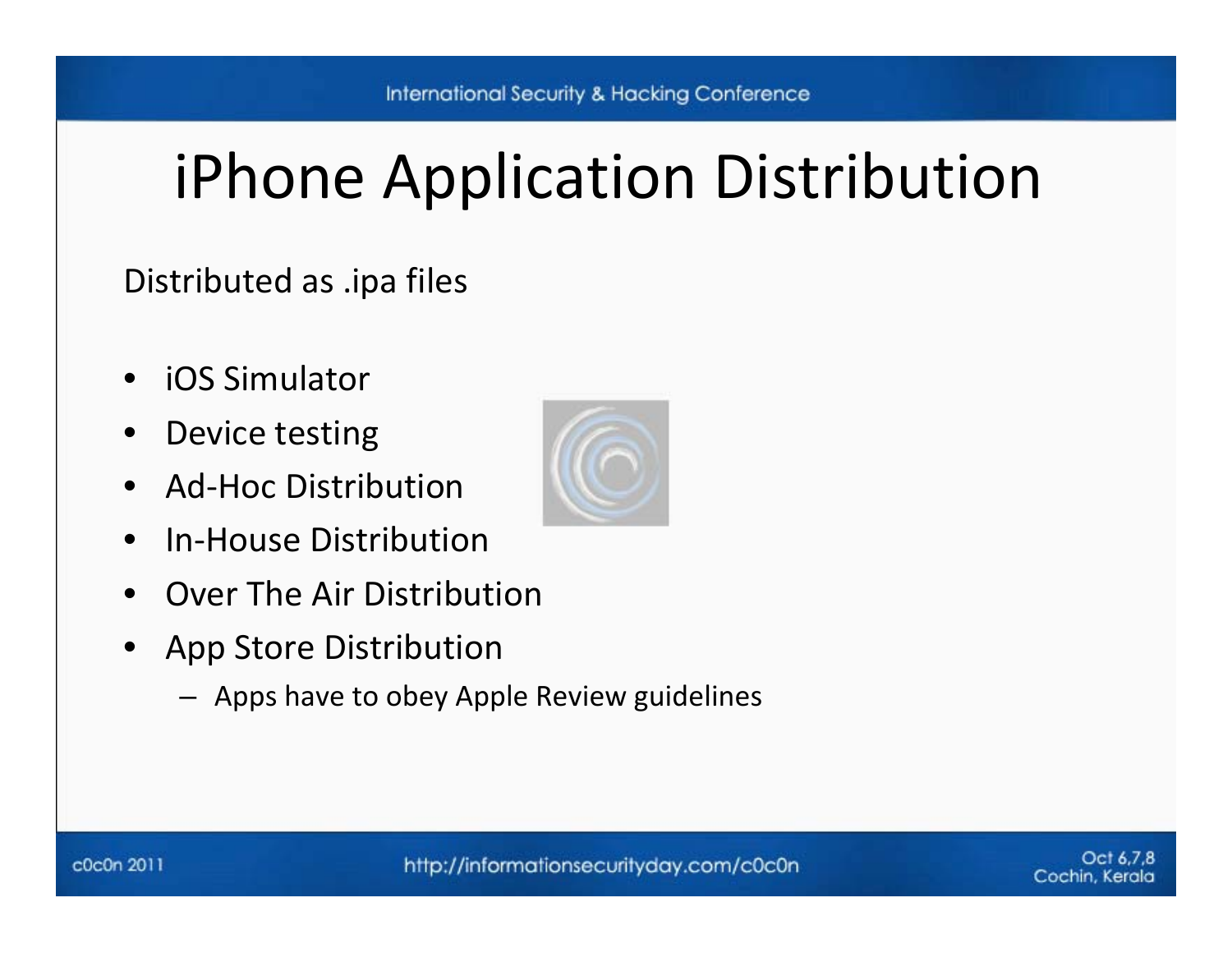# Pentesting of iPhone Applications

- Areas of focus include
	- Network communication
	- Privacy Issues
	- Application Data Storage
	- Reverse Engineering
	- URL Schemes
	- Push Notifications



•Overlap between iPhone security and iPhone App security

http://informationsecurityday.com/c0c0n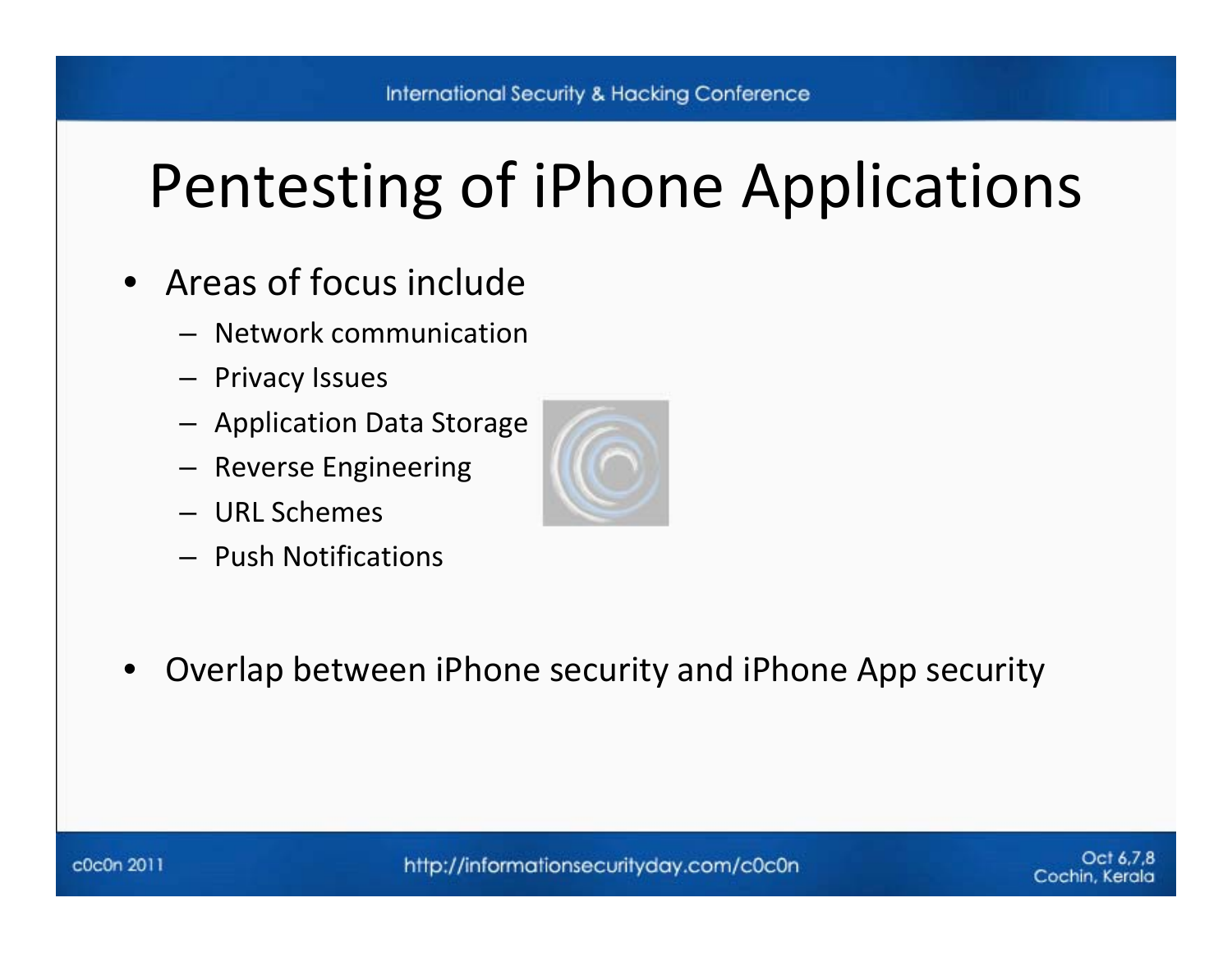# JailBreaking



- •iPhone does not allow unsigned applications
- •Jailbreak gives <sup>a</sup> full access to the device
- •Allows to install Apps which are not authorized (via Cydia)
- • Can put your phone at increased risk to some security vulnerabilities
- **Tools:** PwnageTool, redsn0w, Sn0wbreeze, Greenpois0n, jailbreakMe…
- •JailBreaking makes our work easy



Cochin, Kerala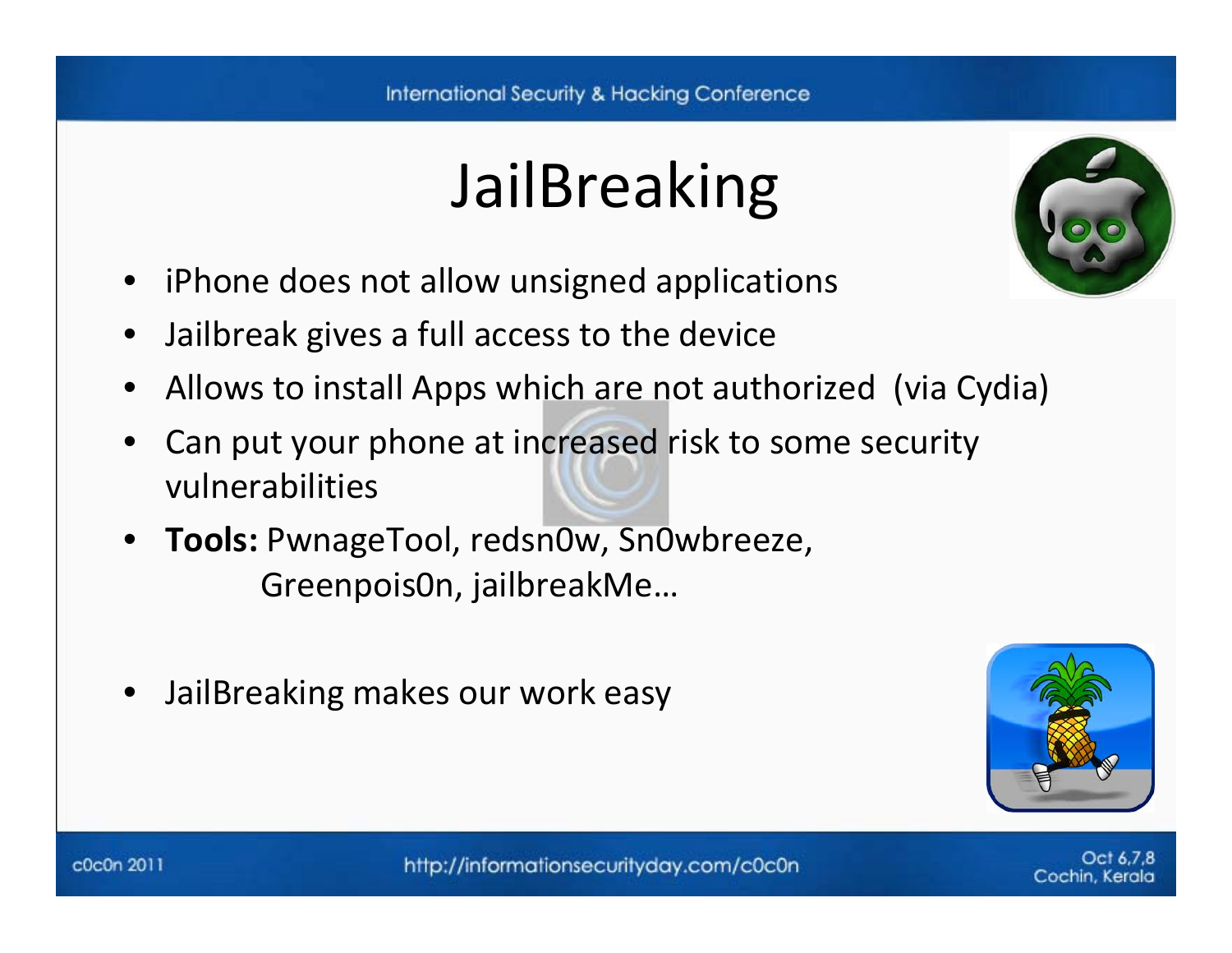# Useful Cydia Apps

- •Openssh : SSH to phone
- •Adv‐cmds : process commands like ps, kill…
- •Sqlite3 : Sqlite database client
- •**•** GNU Debugger: Reverse engineering
- •Syslogd : To view iPhone logs
- •Tcpdump: capture traffic on phone
- •com.ericasadun.utlities: plutil (view plist files)
- •Darwin tools: Strings command
- •Odcctools: otool, nm …



Oct 6.7.8 Cochin, Kerala

http://informationsecurityday.com/c0c0n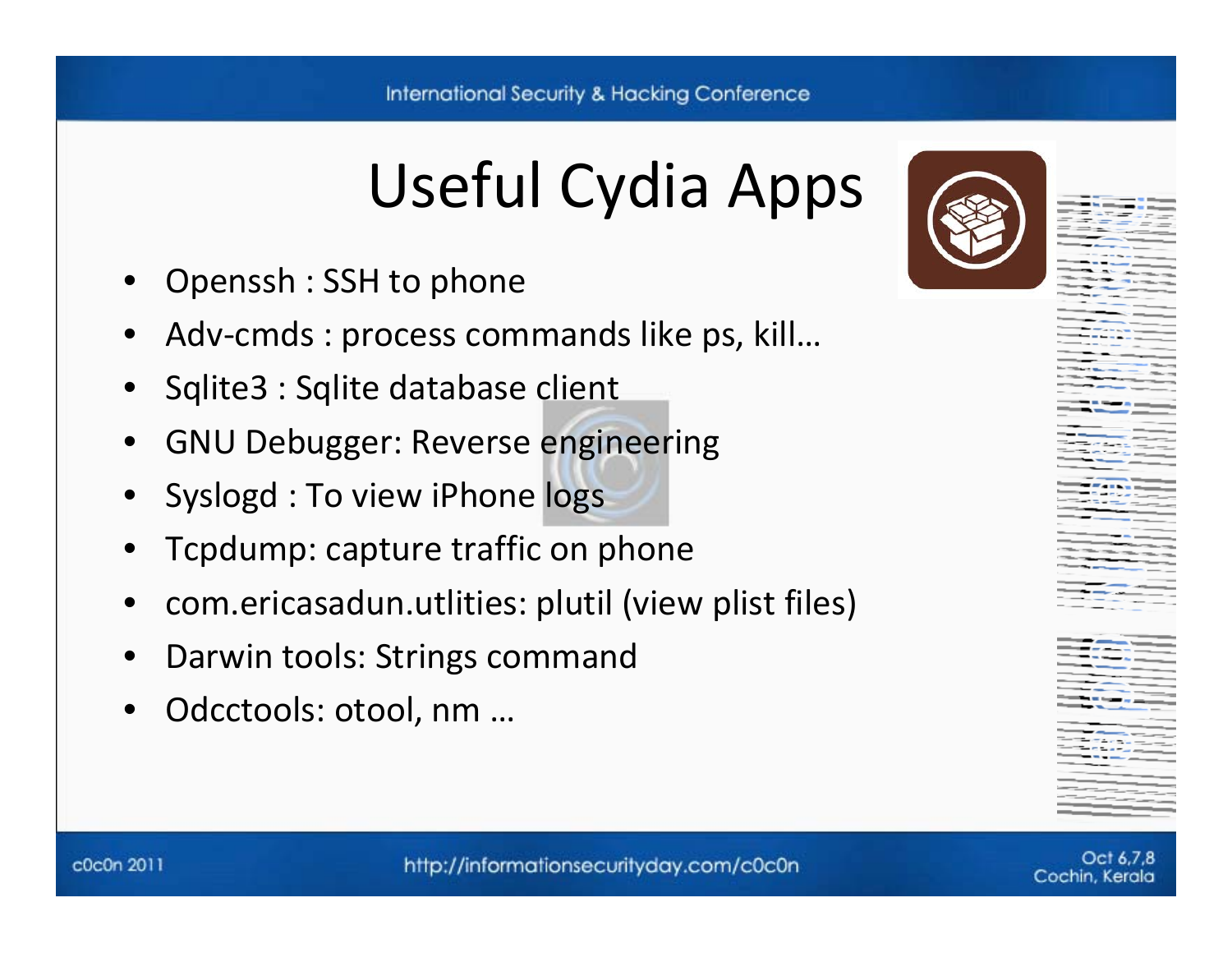#### SSH to iPhone

- Install Open SSH from Cydia
- •**•** On workstation install SSH Client
- • iPhone has two users by default
	- Root and mobile (password is 'alpine')
- Connect to the phone as <sup>a</sup> root user via SSH
	- SSH over WIFI
		- > ssh root@iPhoneIP
		- > password: alpine
	- SSH over USB
		- > ./itunnel\_mux ‐‐lport 1234
		- > ssh –p 1234 root@127.0.0.1
		- > password: alpine

| <b>SSH Clients</b> |                |                   |  |
|--------------------|----------------|-------------------|--|
| <b>Type</b>        | <b>Windows</b> | <b>OS X</b>       |  |
| Console            | Putty          | <b>SSH client</b> |  |
| GUI                | WinSCP         | Cyberduck         |  |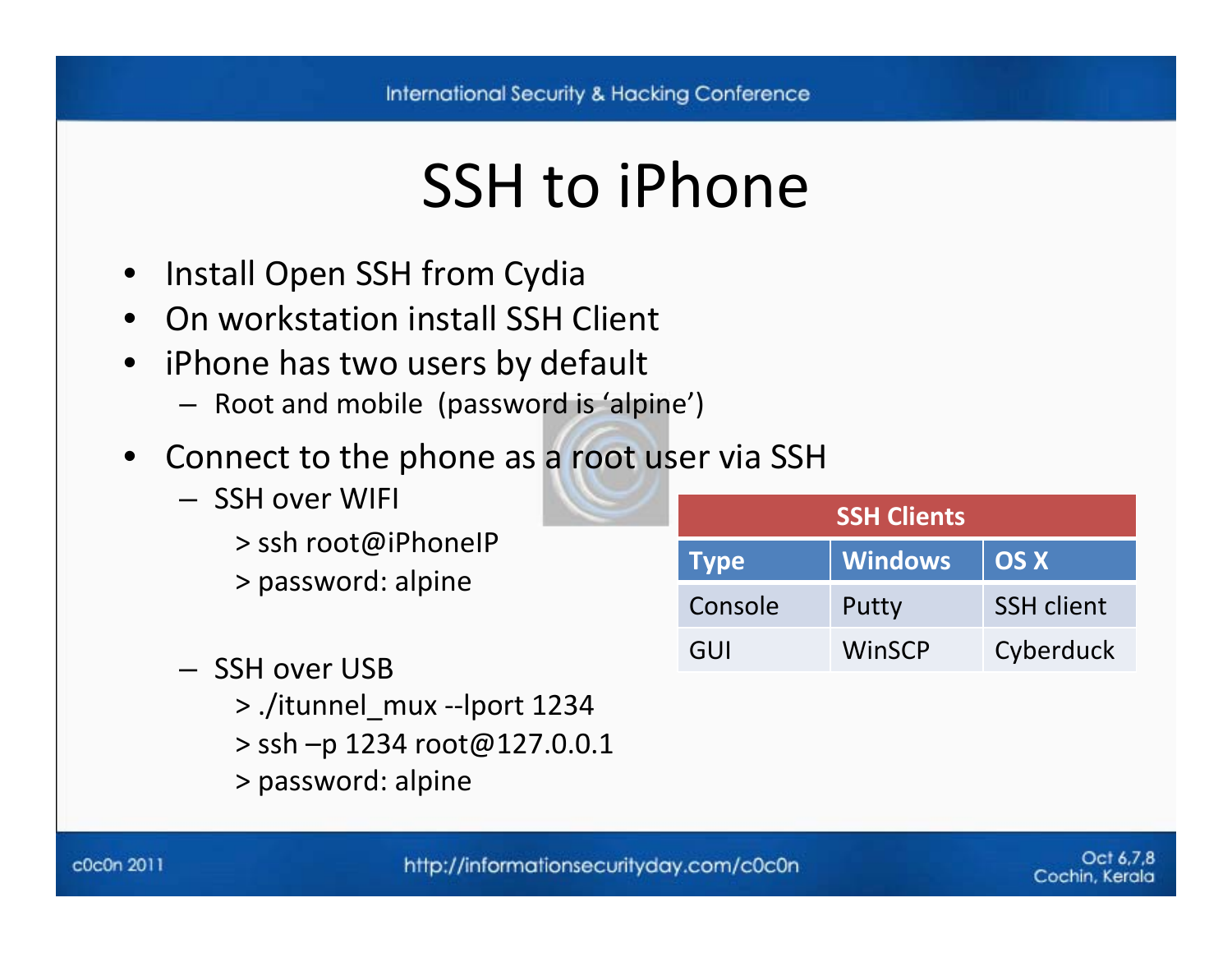# Network Communication

- • Mobile application pentesting isn't really all that different
	- It involves network communication
- •**•** Communication mechanism
	- •• Clear text transmission (http)
	- •Encrypted transmission (https)
	- •Use of Custom or Proprietary protocols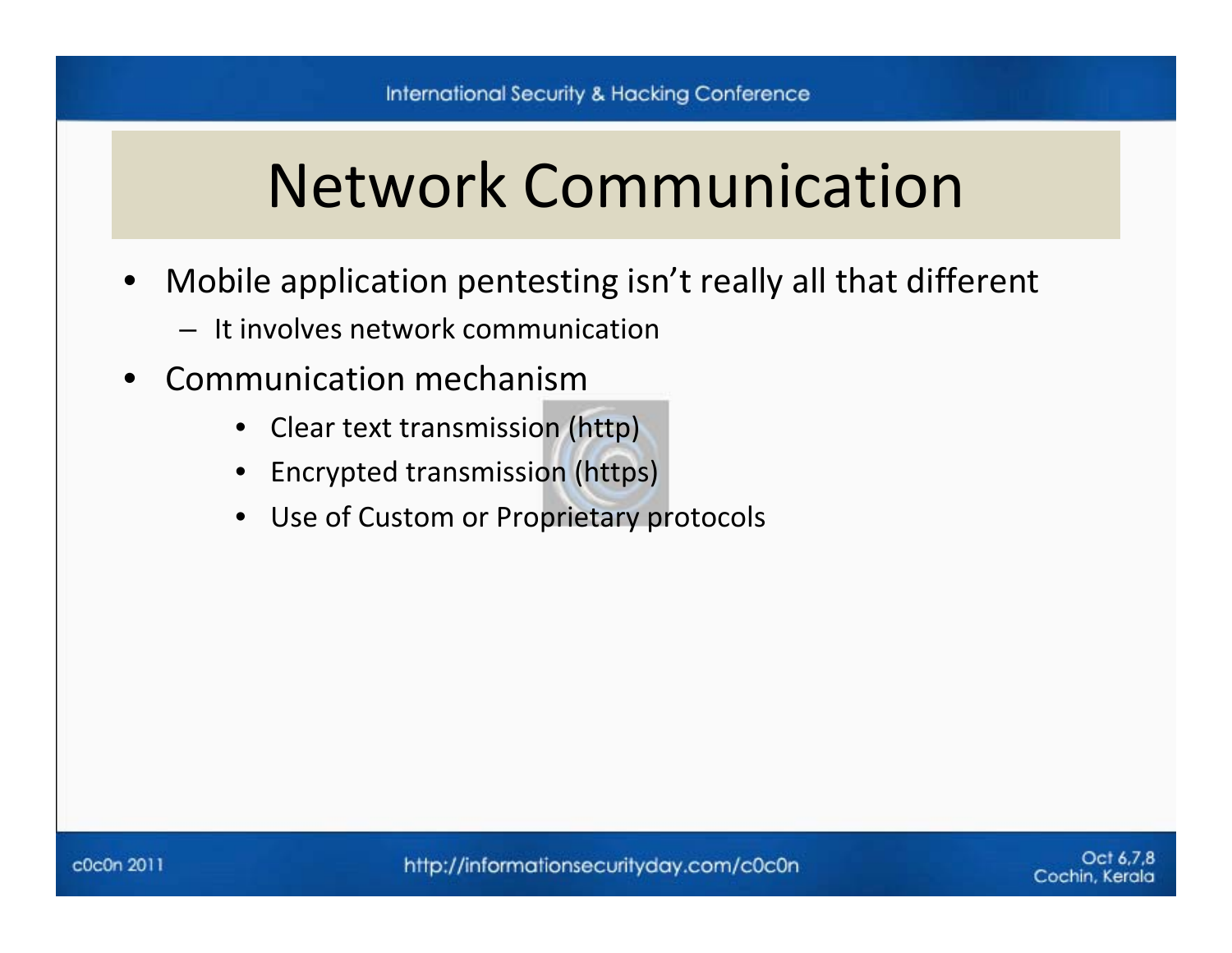# Clear text Transmission

- It's 2011. Still Apps run on http
- • More possible MITM attacks because of WIFI
	- Firesheep
- To analyze HTTP traffic
	- Enable manual proxy in iPhone (settings ‐ <sup>&</sup>gt; WIFI ‐ <sup>&</sup>gt; manual)

| <b>millIDEA 중</b>     | 6:51 AM            | $89\%$        |
|-----------------------|--------------------|---------------|
| <b>Wi-Fi Networks</b> | belkin36           |               |
| <b>Search Domains</b> |                    | <b>Belkin</b> |
| <b>Client ID</b>      |                    |               |
|                       | <b>Renew Lease</b> |               |
| <b>HTTP Proxy</b>     |                    |               |
| Off                   | <b>Manual</b>      | Auto          |
| Server                |                    | 192.168.1     |
| Port                  |                    | 8080          |
|                       |                    |               |

http://informationsecurityday.com/c0c0n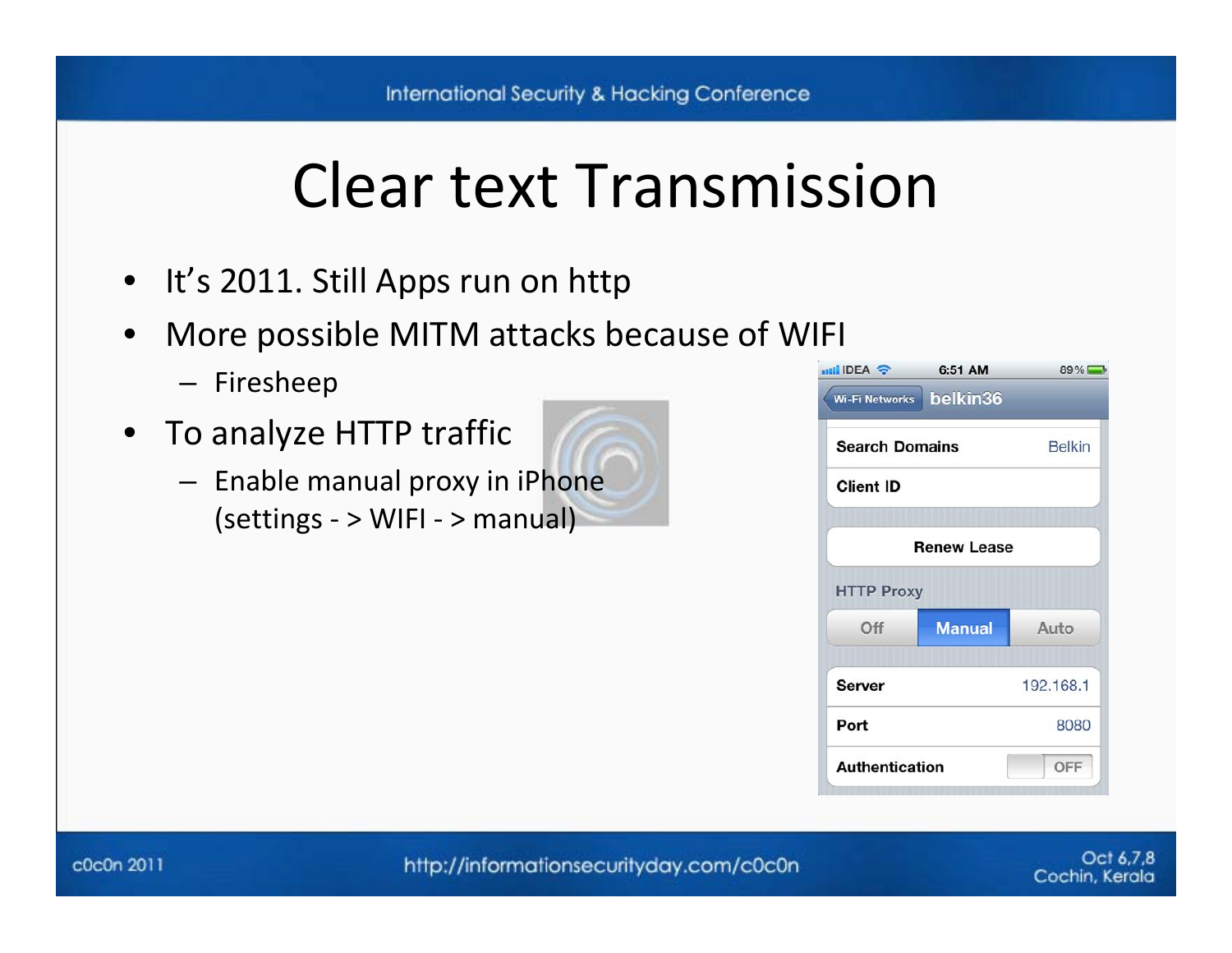# SSL Communication

- •HTTPS is required for sensitive data transmission
- •• In SSL communication,
	- Apps may fail to validate SSL cert
		- *allowsAnyHTTPSCertificateForHost*
	- Apps which are validating the cert will not allow MITM
		- *similar to modern browsers like Google chrome, IE 8…*
	- To capture the traffic, load your proxy (burp) CA Cert to iPhone
	- Same applicable to other protocols which works on Cert





c0c0n 2011

http://informationsecurityday.com/c0c0n

Oct 6.7.8 Cochin, Kerala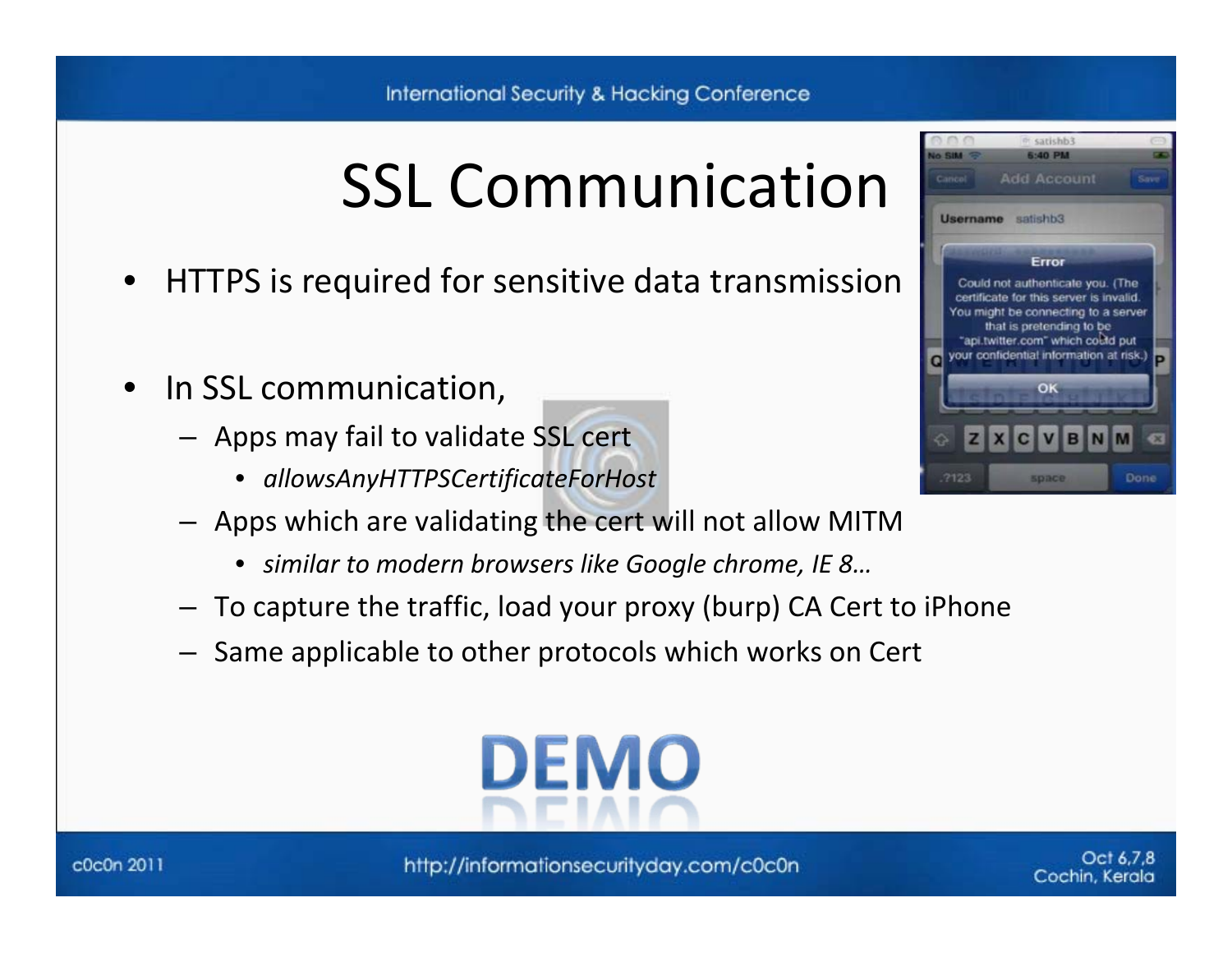#### Custom Protocols

- • Identify the communication protocol
	- On SSH Terminal:
		- > tcpdump ‐<sup>w</sup> traffic.pcap
	- Load the .pcap in wireshark and analyze
- May not respect iPhone proxy settings
- • DNS Spoofing techniques to MITM
	- Once you capture the traffic it is <sup>a</sup> typical web application pentesting in which attacks are done on the application server

‐Authentication, Authorization, Session management, weak ciphers….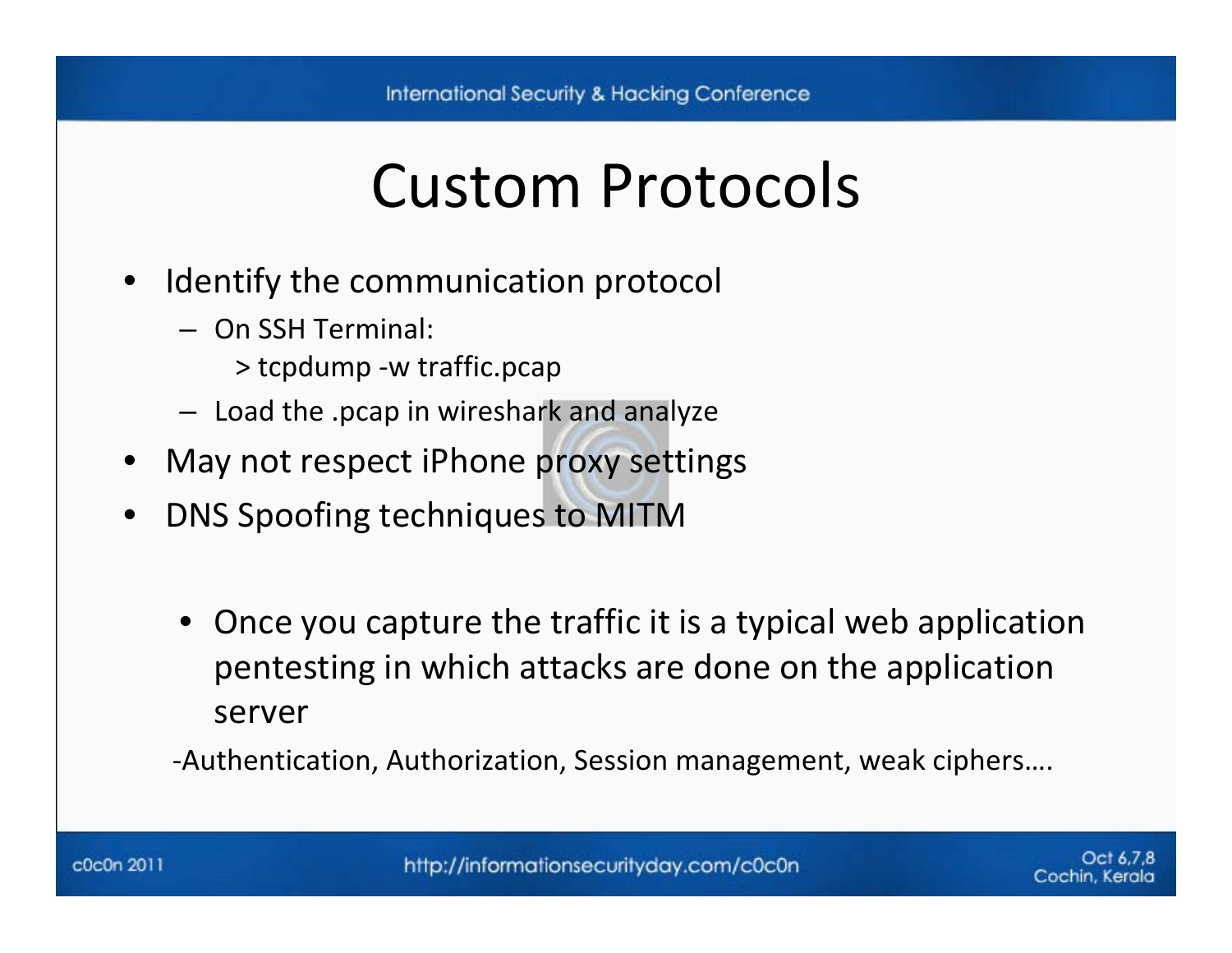#### Privacy Issues

- •Every iPhone has an unique device identifier called UDID
- •Apps may collect the device UDID
- • With UDID
	- Possible to observe the user browsing patterns
	- Feasible to locate user Geo location
	- More possible attacks are documented in "Eric Smith: iPhone‐ Applications-Privacy-Issues.pdf"
- One such application is
	- Openfient : mobile social gaming network [http://corte.si/posts/security/openfeint](http://corte.si/posts/security/openfeint-udid-deanonymization/)-udid-deanonymization/
- •Observe the network traffic to find out UDID transmission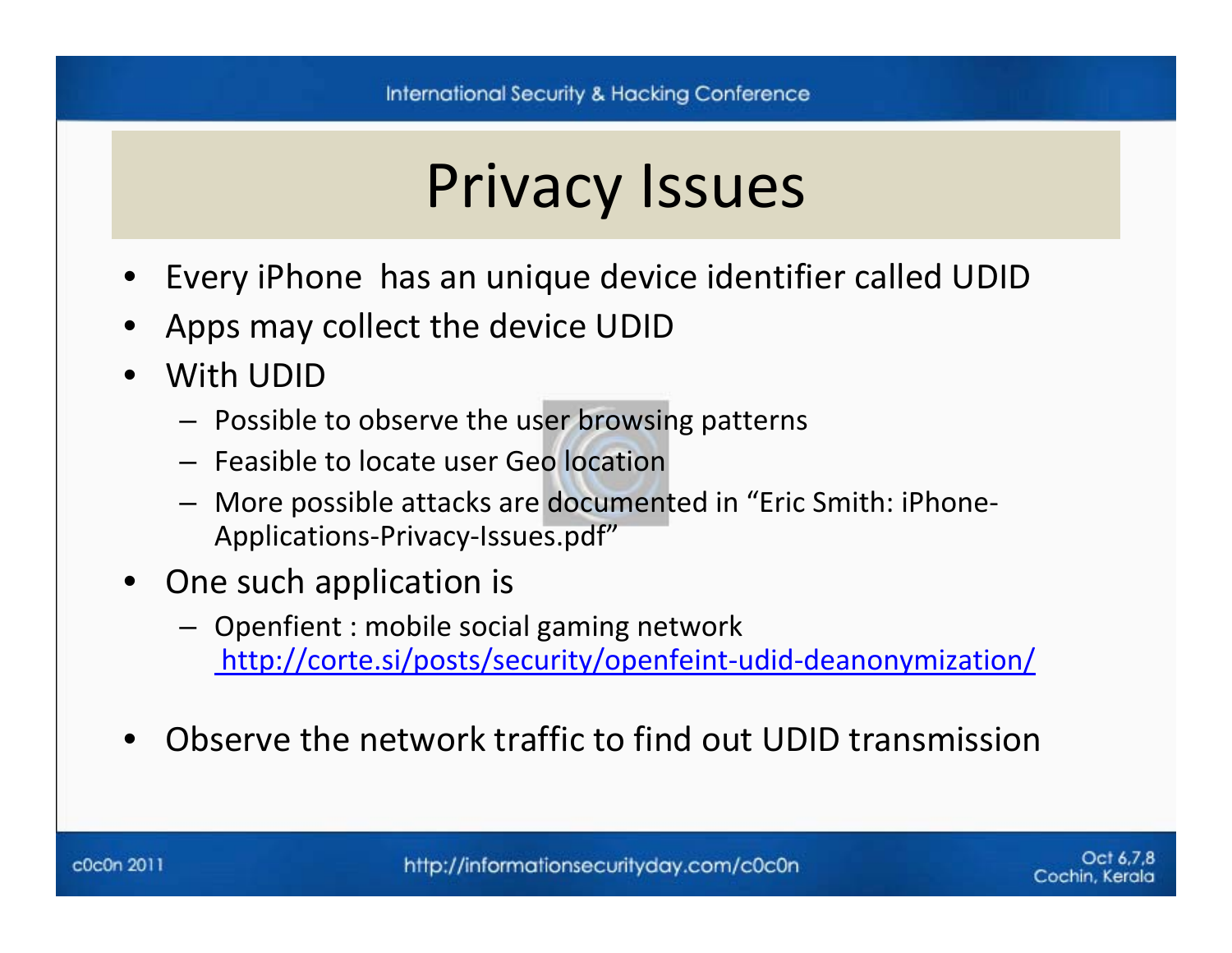## Application Data Storage

- 76 percent of mobile Apps store user data on phone
- • 10 percent Apps store passwords in clear text Source: viaforensics.com/appwatchdog
- Apps store information on phone
	- For better performance
	- Offline access
- •• Data storage locations
	- Plist files
	- Keychain
	- •Logs
	- Screenshots
	- Home directory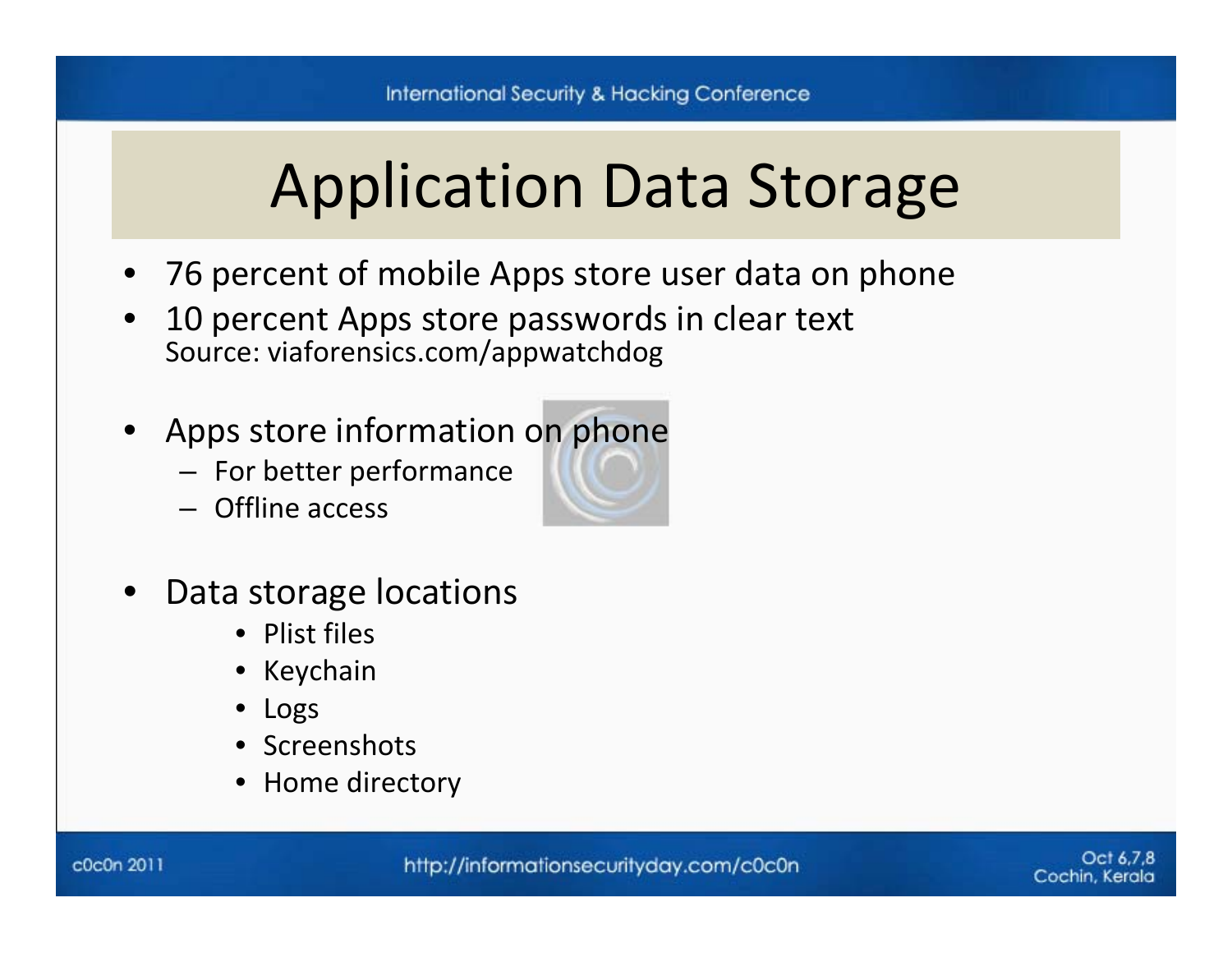# Application Directory Structure

- • Application run in <sup>a</sup> sandbox (seatbelt) with 'mobile' privileges
- $\bullet$  $\bullet$  Each application gets a private area of the file system

| <b>SubDirectory</b>  | <b>Description</b>                                                                                       |  |
|----------------------|----------------------------------------------------------------------------------------------------------|--|
| Appname.app          | Contains the application code and static data                                                            |  |
| <b>Documents</b>     | Data that may be shared with desktop through iTunes                                                      |  |
| <b>Library</b>       | <b>Application support files</b>                                                                         |  |
| Library/Preferences/ | App specific preferences                                                                                 |  |
| Library/Caches/      | Data that should persist across successive launches of the<br>application but not needed to be backed up |  |
| tmp                  | Temporary files that do not need to persist across successive<br>launches of the application             |  |

http://informationsecurityday.com/c0c0n

Cochin, Kerala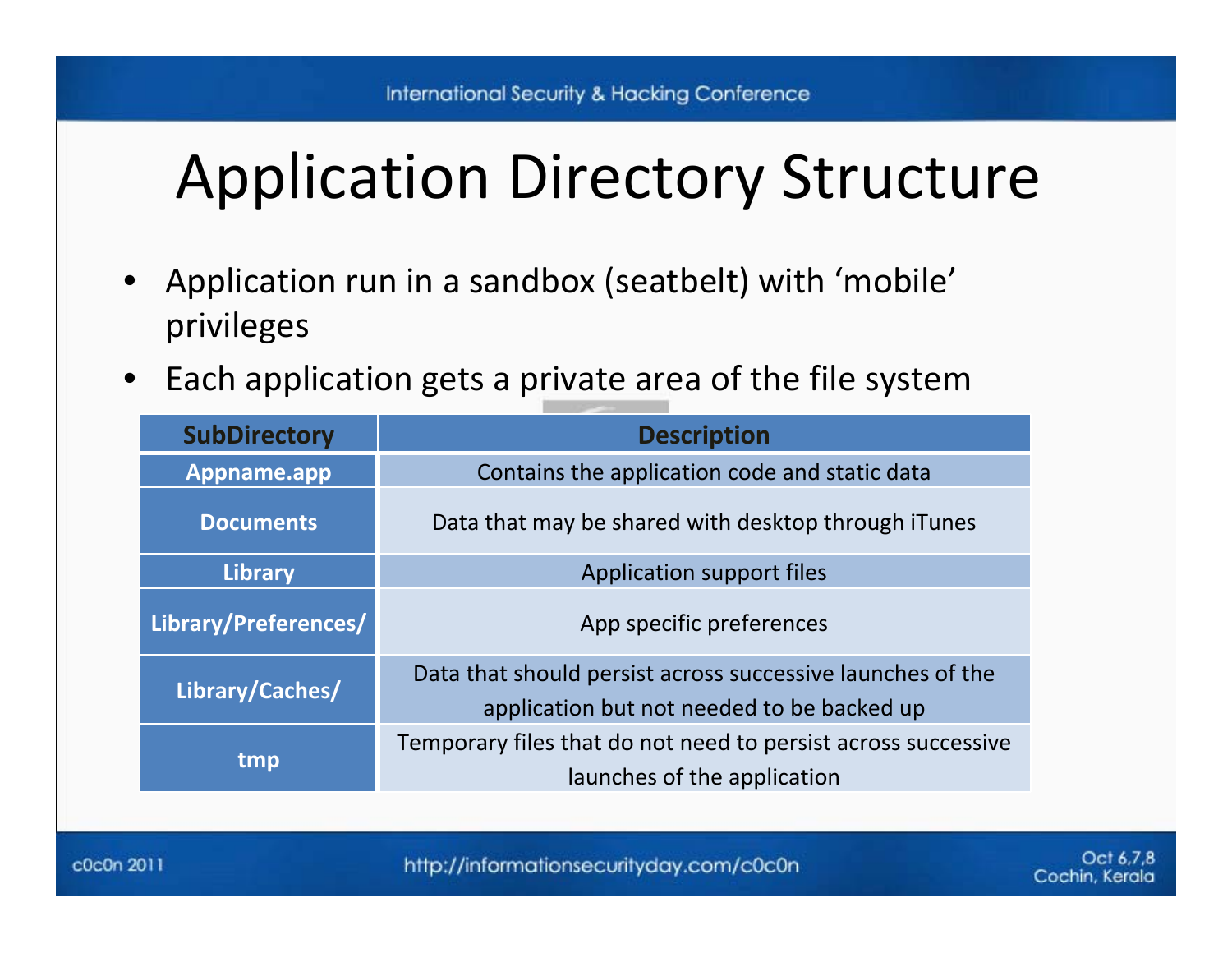# Plist files

- • Property list files
	- and the state of the conoften used to store user's properties of an App
	- /var/mobile/Applications/[appid]/Documents/Preferences
- Key value pairs are stored in binary format
- •Easily extracted and modified with property list editor, plutil
- •Look for usernames , passwords, cookies…
- • Apps may take Authentication/Authorization decisions
	- Ex: admin=1, timeout=10
- •Do not store clear text data in plist files



http://informationsecurityday.com/c0c0n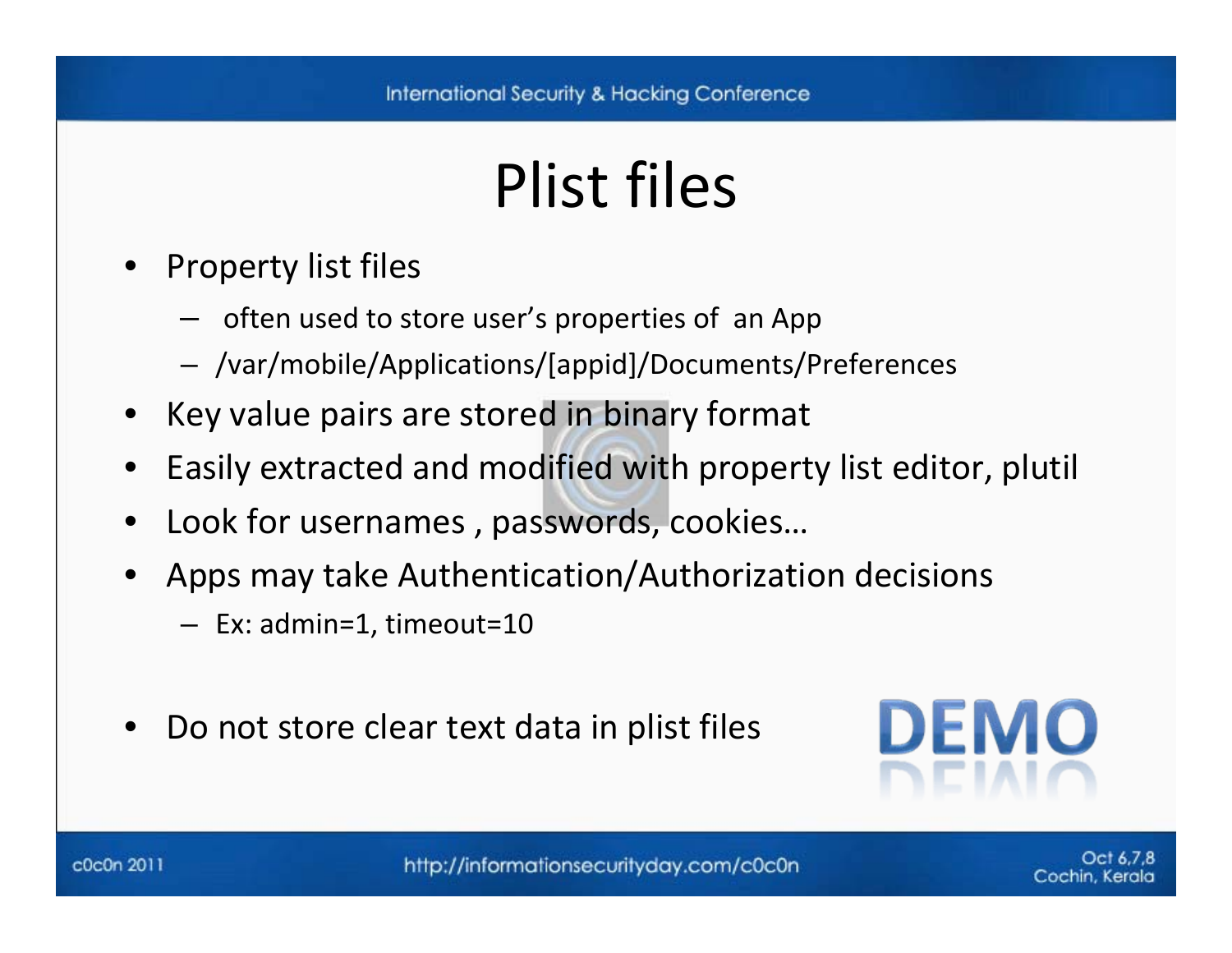# Keychain

- •SQLite database for sensitive data storage
- •Four tables: genp, inet, cert, keys
- •Located at: /var/Keychains/keychain‐2.db
- • Keychain data is encrypted
	- Uses hardware encryption key
	- Uses user passcode for encryption
		- •Depends on accessibility constant of keychain entry
	- Can not be moved to other device
- •• Idea is, developers can leverage keychains to have the OS to store information securely
	- Not any more

**DEMO** 

Cochin, Kerala

http://informationsecurityday.com/c0c0n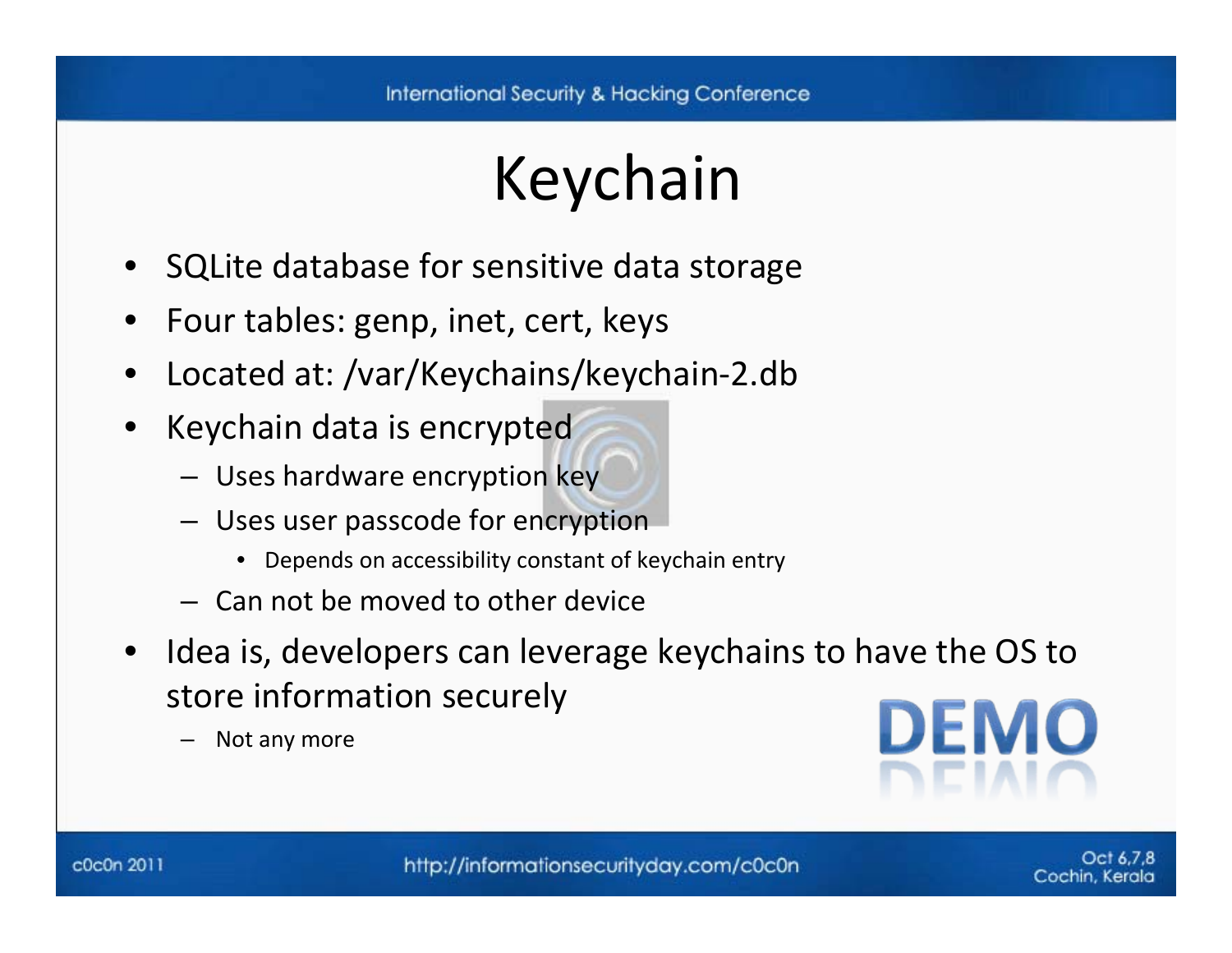# Keychain

- Accessible to all the applications
- • Application can only access it's key chain items
	- On <sup>a</sup> JailBroken device It can be bypassed
- $\bullet$  Keychain Dumper Tool – by github
	- Displays keychain entries of all the installed applications
- •Use data protection API while storing data in keychain
- • Use kSecAttrAccessibleWhenUnlocked accessibility constant
	- If phone is lost & user sets <sup>a</sup> passcode, it is difficult to retrieve protected contents in keychain
	- Keychain data is encrypted with User Passcode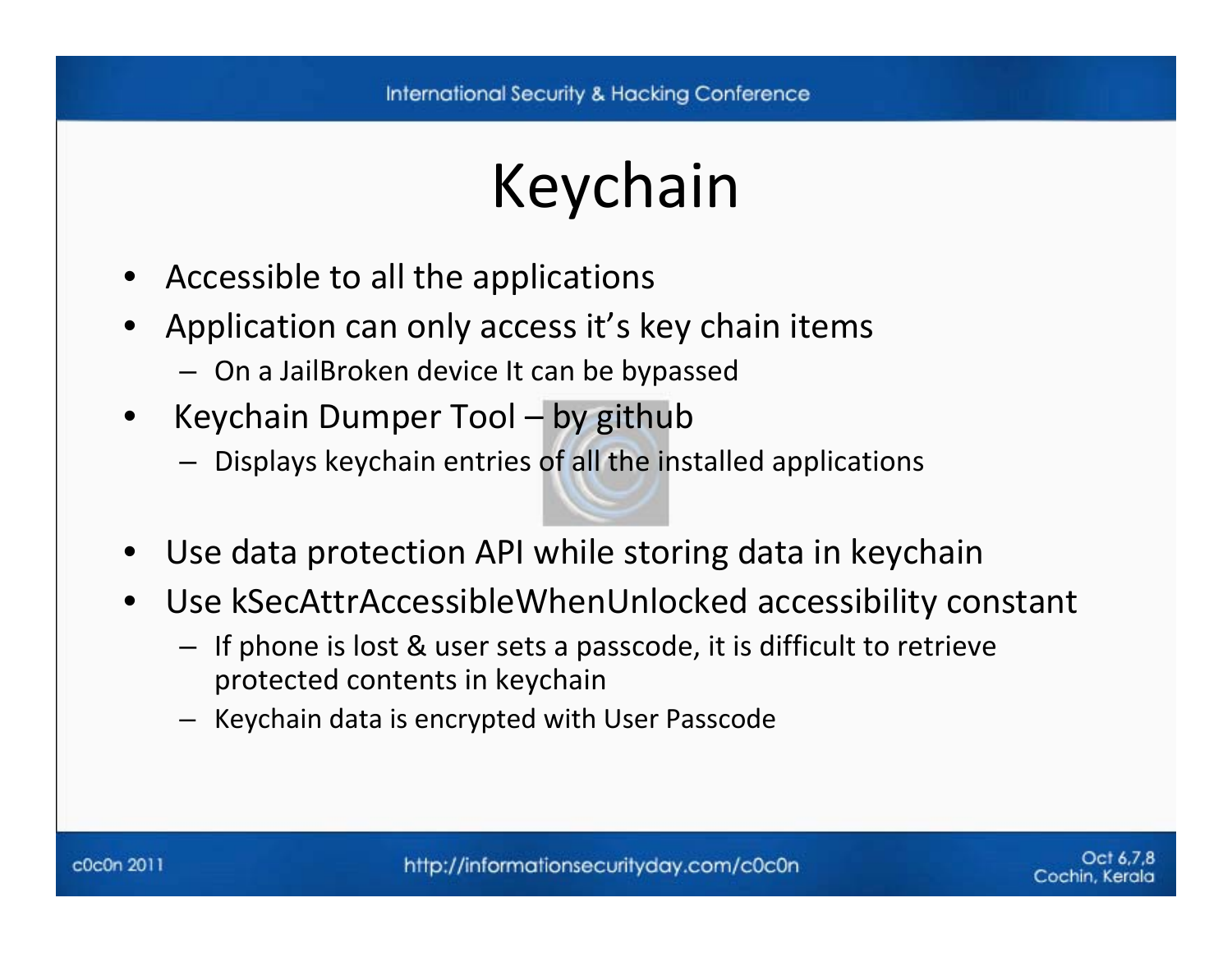# Error Logs

- Apps may write sensitive data in logs
	- Debugging (NSLog calls)
	- Trouble shooting
	- Requests & Responses
	- /private/var/log/syslog
- To view iPhone logs
	- Console App (from AppStore)
	- Sync to iTunes
		- •Mac OS X : ~/Library/Logs/CrashReporter/MobileDevice/<DEVICE\_NAME>
		- $\bullet$  Windows XP: C:\Documents and Settings\<USERNAME>\Application Data\Apple computer\Logs\CrashReporter/<DEVICE\_NAME>



http://informationsecurityday.com/c0c0n

Oct 6.7.8 Cochin, Kerala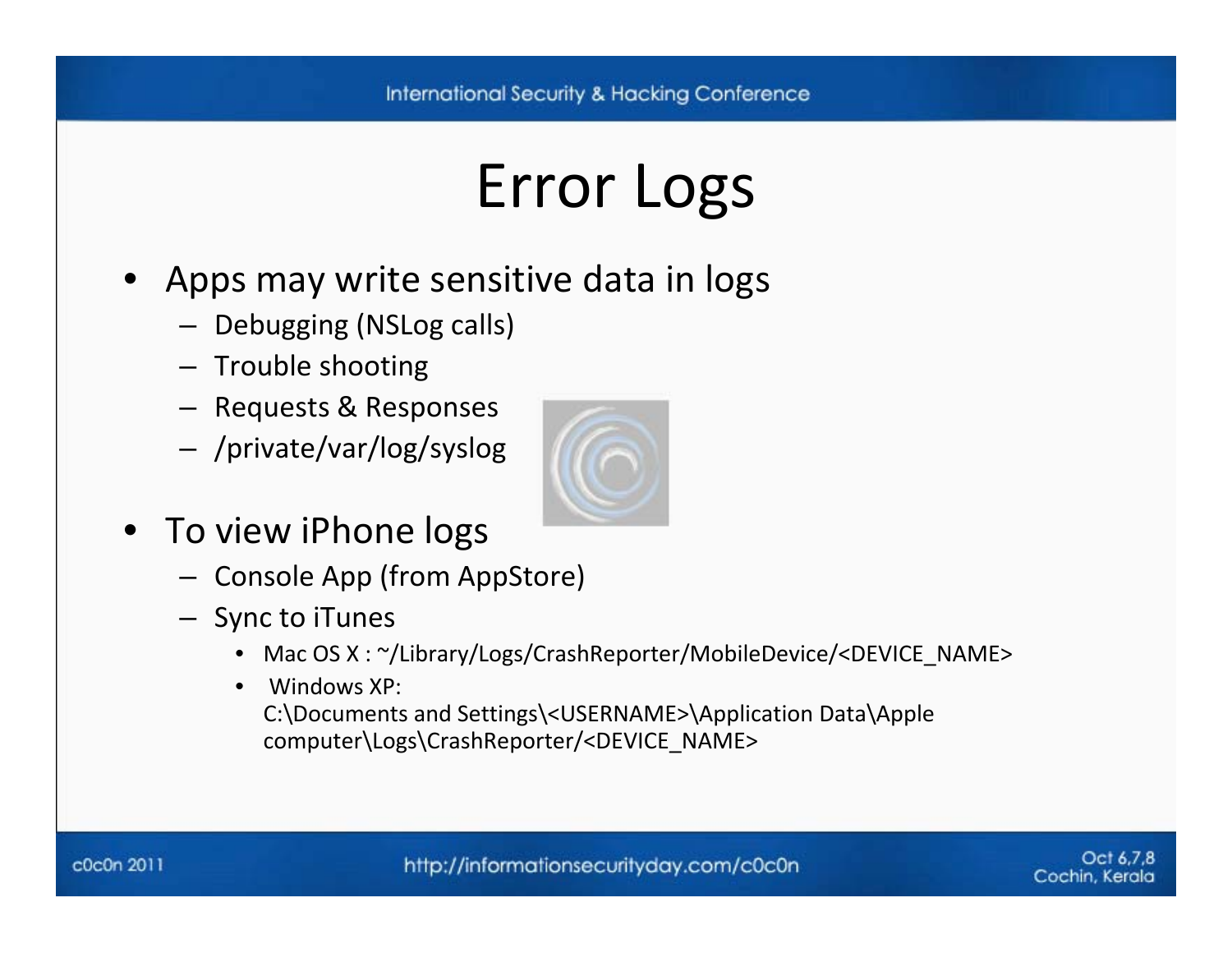#### Screenshot

- •Home button shrinks your application with <sup>a</sup> nice effect
- •iOS takes screen shots of the application to create that effect
- •• Sensitive data may get cached
	- App directory/Library/Caches/Snapshots
- • Solution
	- Remove sensitive data or change the screen before the applicationDidEnterBackground() function returns
	- Instead of hiding or removing sensitive data you can also prevent back‐ grounding altogether by setting the "Application does not run in background" property in the application's Info.plist file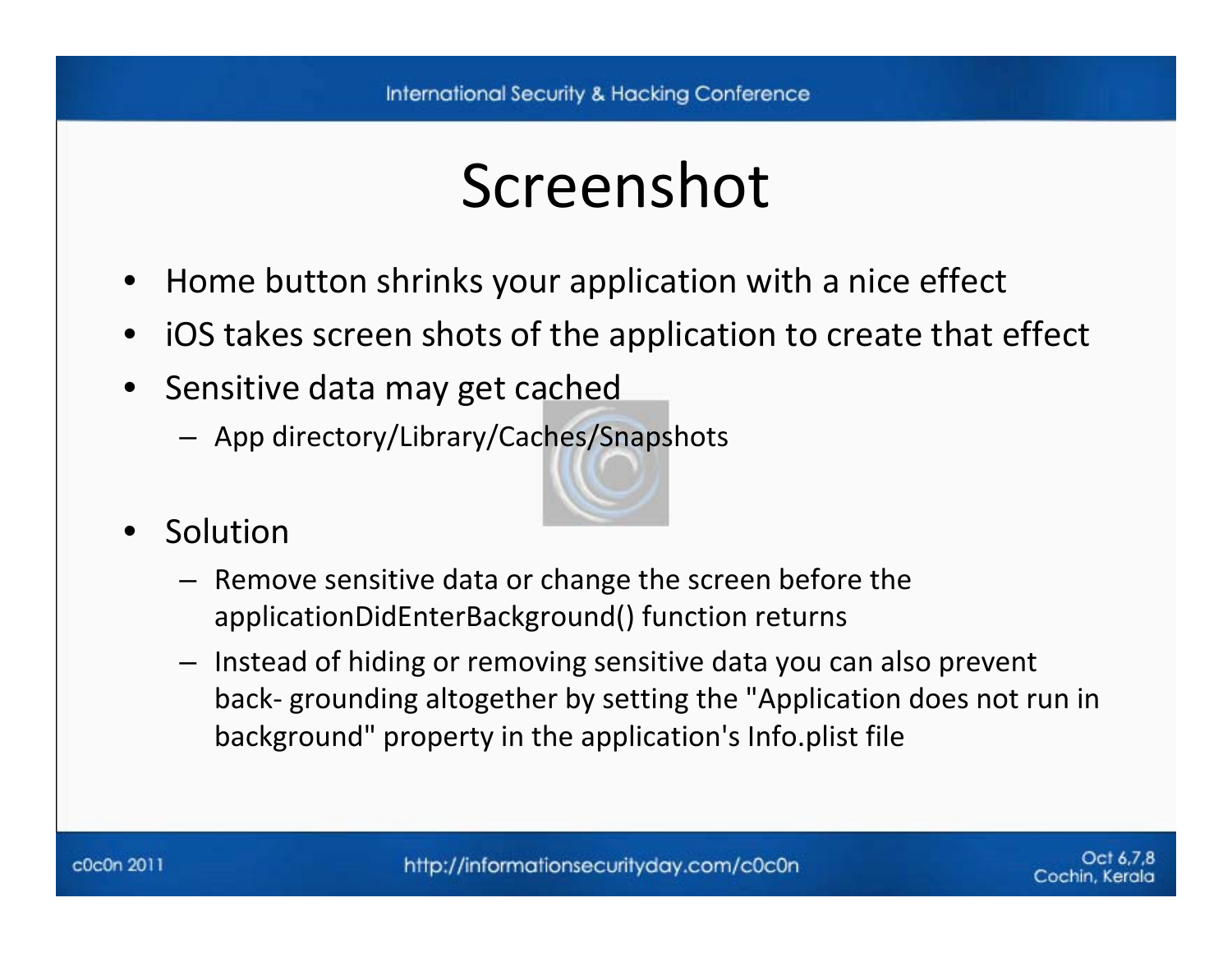

#### Screenshot





#### Copied From SANS website

c0c0n 2011

http://informationsecurityday.com/c0c0n

Oct 6,7,8 Cochin, Kerala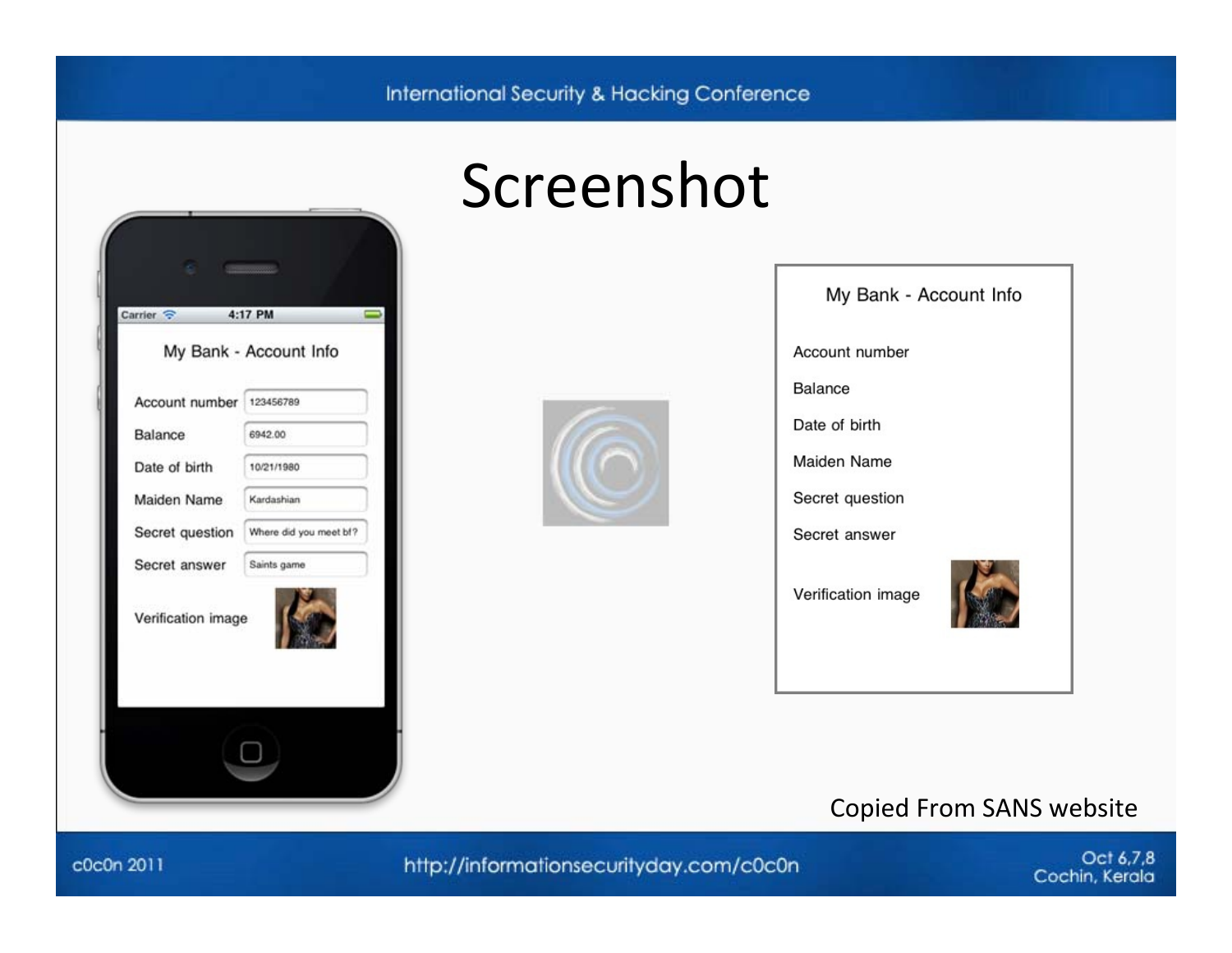# Home directory

- •Apps can store data in application home directory
- •Custom encryption mechanism can be used to store files
- •Use Reverse engineering techniques to find encryption key
- •Write tools to break the custom encryption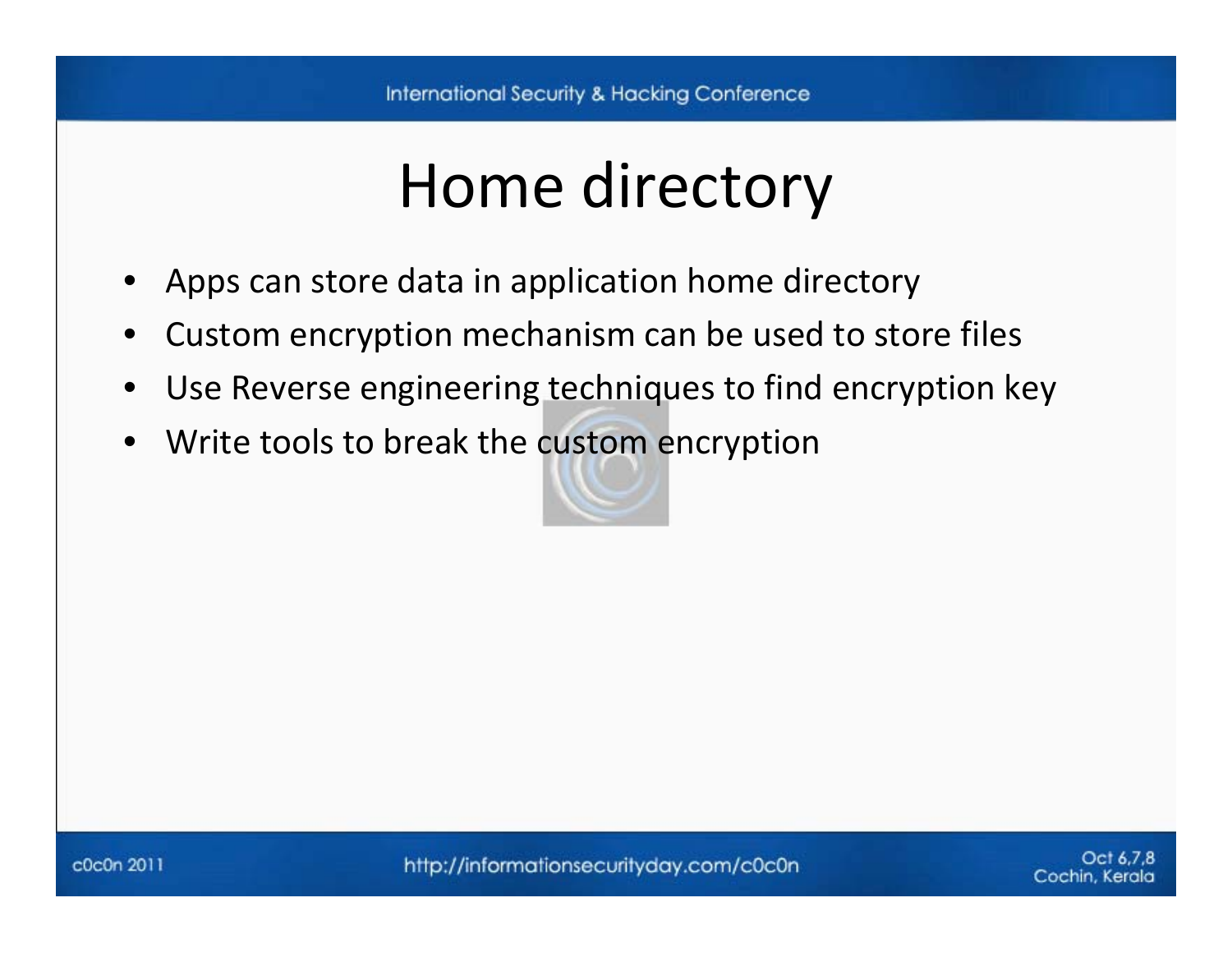# Reverse Engineering

- Apps downloaded from AppStore are encrypted
	- Fairplay DRM (AES)
- On <sup>a</sup> JailBroken device, we can decrypt Apps easily
	- Craculous : decrypts Apps on device
	- Installous : installs decrypted Apps on device
- Self distributed Apps are not encrypted
- •Hex Rays decompiler & Run time debugger (gdb)
- •Look for Hard coded passwords and encryption keys
- • Buffer Overflows
	- iOS 4.3 introduced ASLR support
		- •Apps must be compiled with PIE (position independent executable) for full support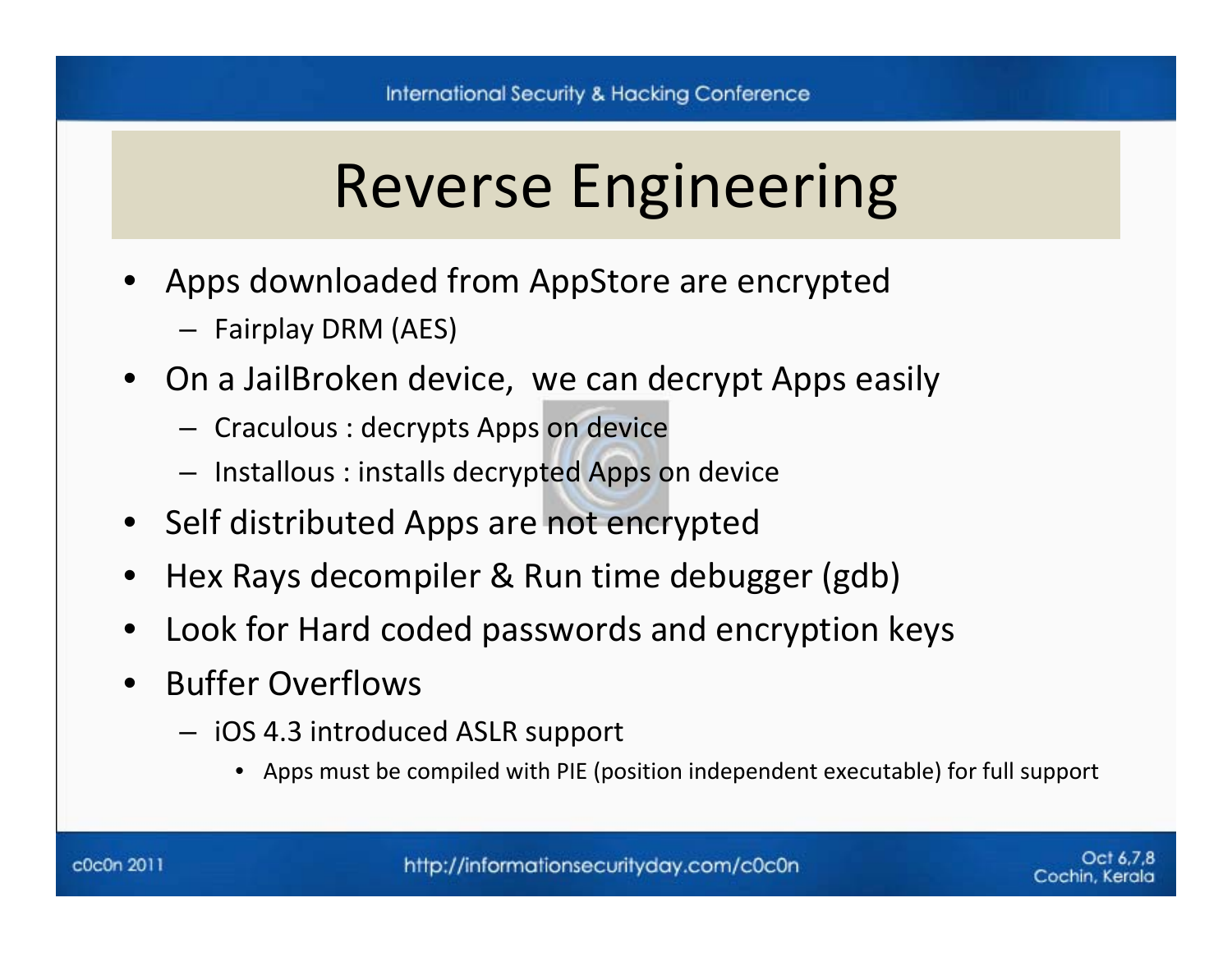#### URL Scheme

- •Protocol Handlers ‐ mailto:, tel:
- •• Browser to App interaction
- •View Info.plist for supported schemes

> plutil Facebook.app/Info.plist CFBundleURLName <sup>=</sup> "com.facebook"; CFBundleURLSchemes <sup>=</sup> ( **fbauth, fb** );

•Parameters are supplied to the application

[Mailto:securitylearn.wordpress@gmail.com](mailto:securitylearn.wordpress@gmail.com)

[twitter://post?message=visit%20maniacdev.com](mailto:securitylearn.wordpress@gmail.com)

– Bad Input crash Apps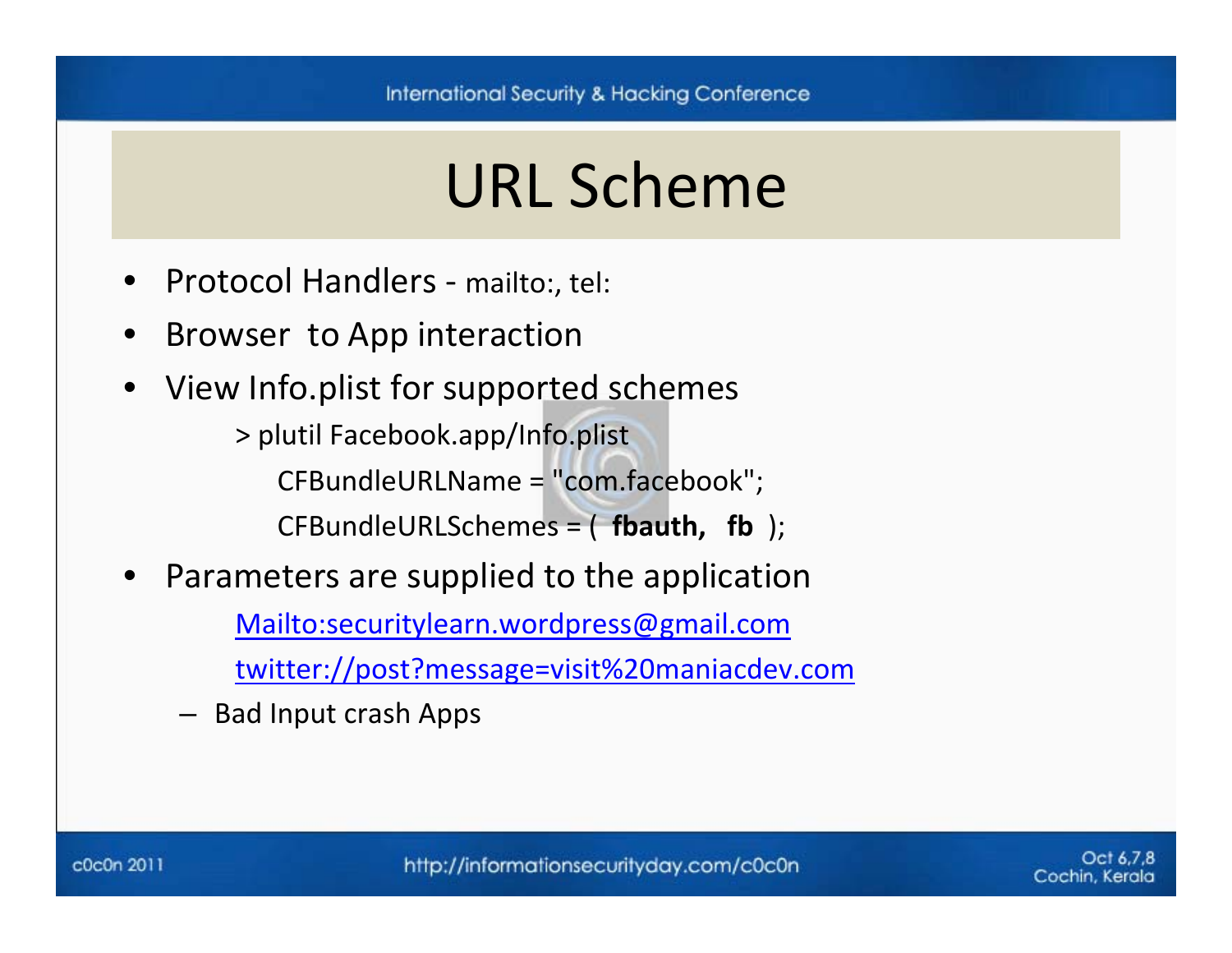# URL Scheme

- • Decrypt the App to find parameters
	- > strings Facebook.app/Facebook | grep 'fb:'
		- fb://online#offline
		- fb://birthdays/(initWithMonth:)/(year:)
		- fb://userset
		- fb://nearby
		- fb://place/(initWithPageId:)
	- http://wiki.akosma.com/IPhone URL Schemes
- •• Remote attacks
	- URL Scheme allows to edit or delete data without user permission Ex: Skype URL Handler Dial Arbitrary Number <iframe src="skype://14085555555?call"></iframe>

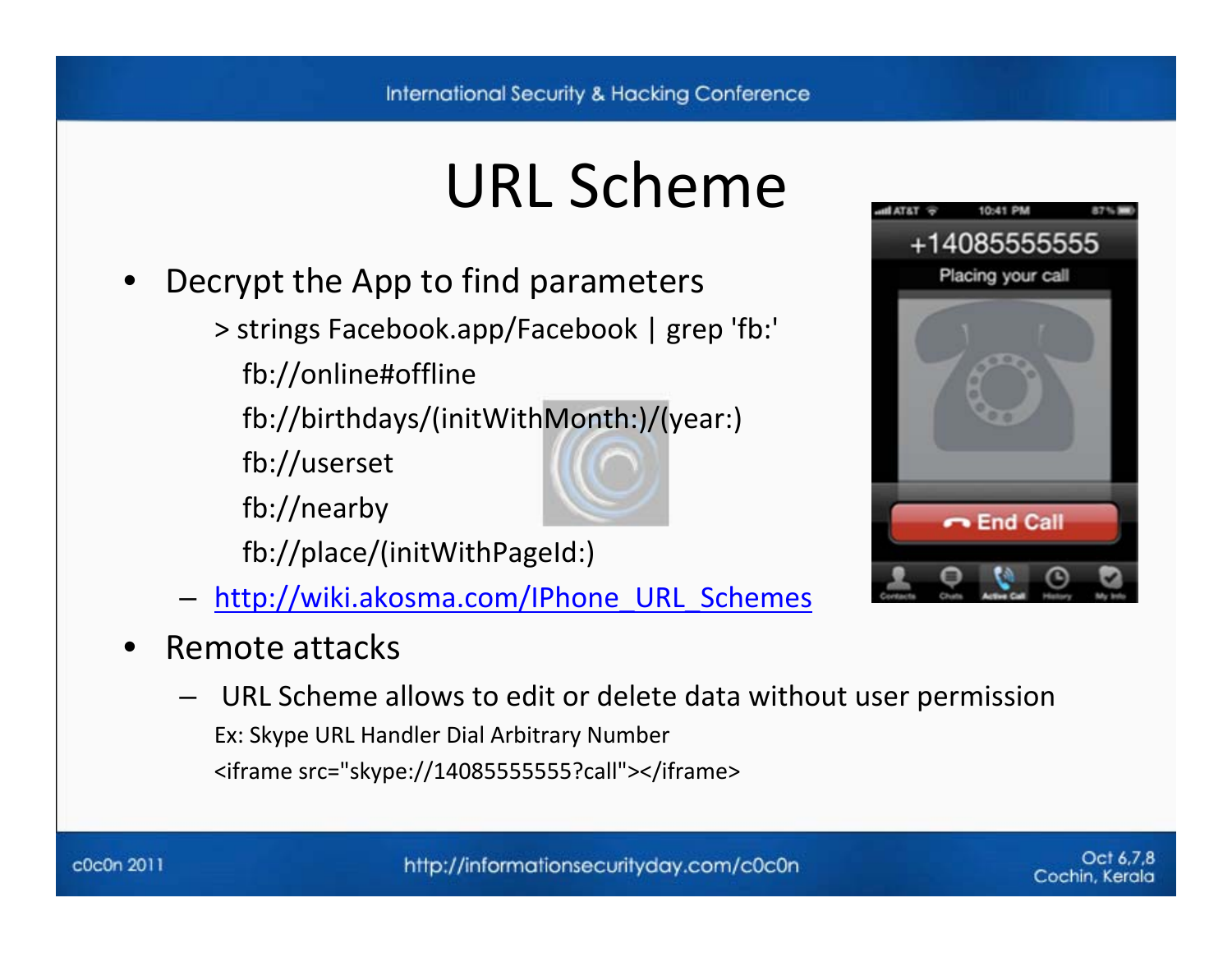# Push Notifications

- App vendors use this service to push notifications to the user's device even when the app is in <sup>a</sup> frozen state
	- and the state of the con- $-$  Instant Messenger alerts the user when a new message is received even though the user is using another app
- Device token unique to ios instance is required
- $\bullet$ • Push notification data can be read by Apple
	- Do not send Confidential data in notifications
- •Do not allow push notifications to modify App data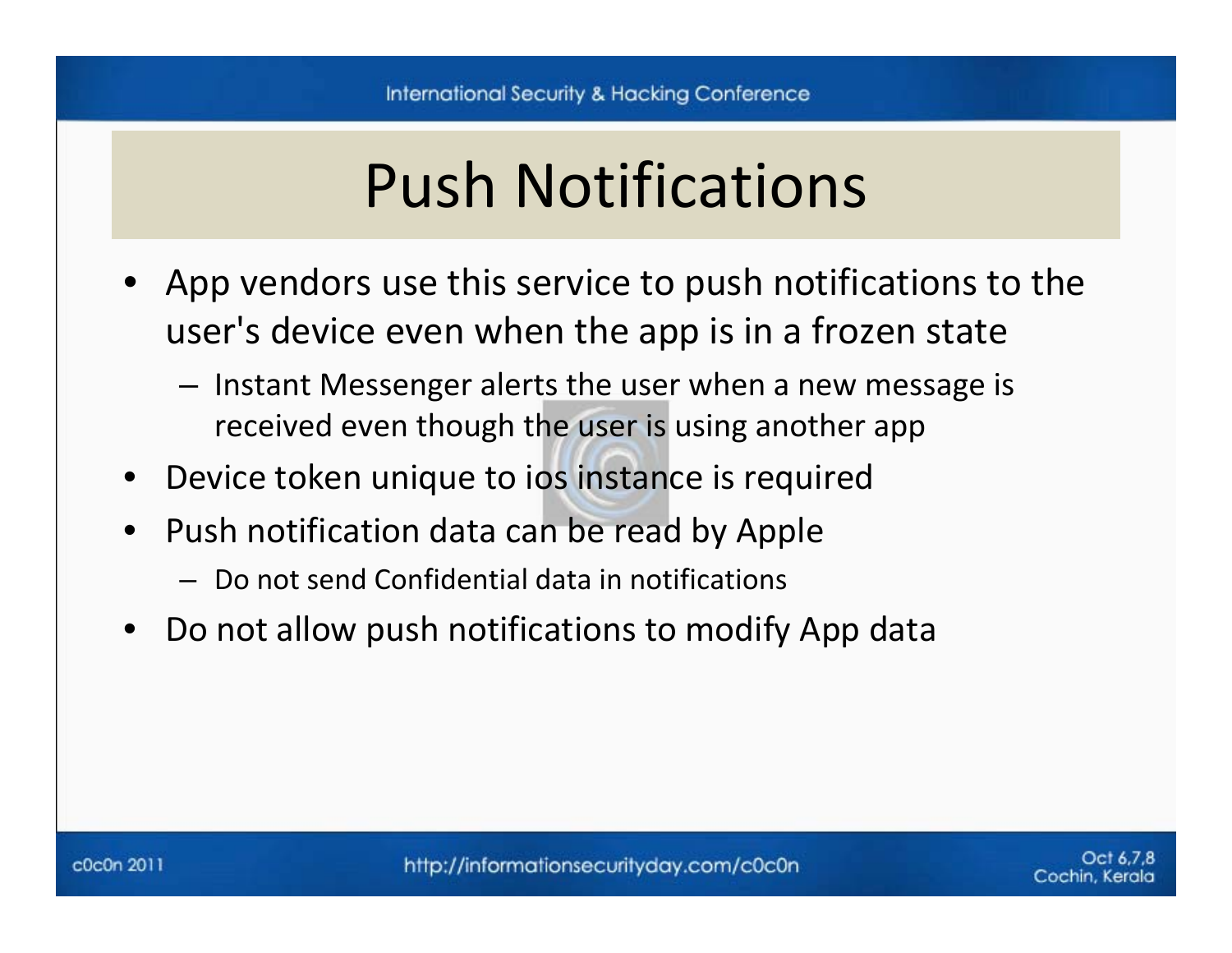# Major mobile Threats

- • Easy to lose phones
	- Device is protected with passcode
	- Sensitive files on the device are encrypted
	- What's the threat?
- $\bullet$  Data encryption in mobile is only available after boot up
	- Boot Rom exploits
		- all files on the device can be copied with in 10 minutes
	- Passcode brute force
		- 4 digit passcode can be brute forced with in 20 minutes
- • Mobile App Risks
	- Veracode Top 10
	- OWASP Top 10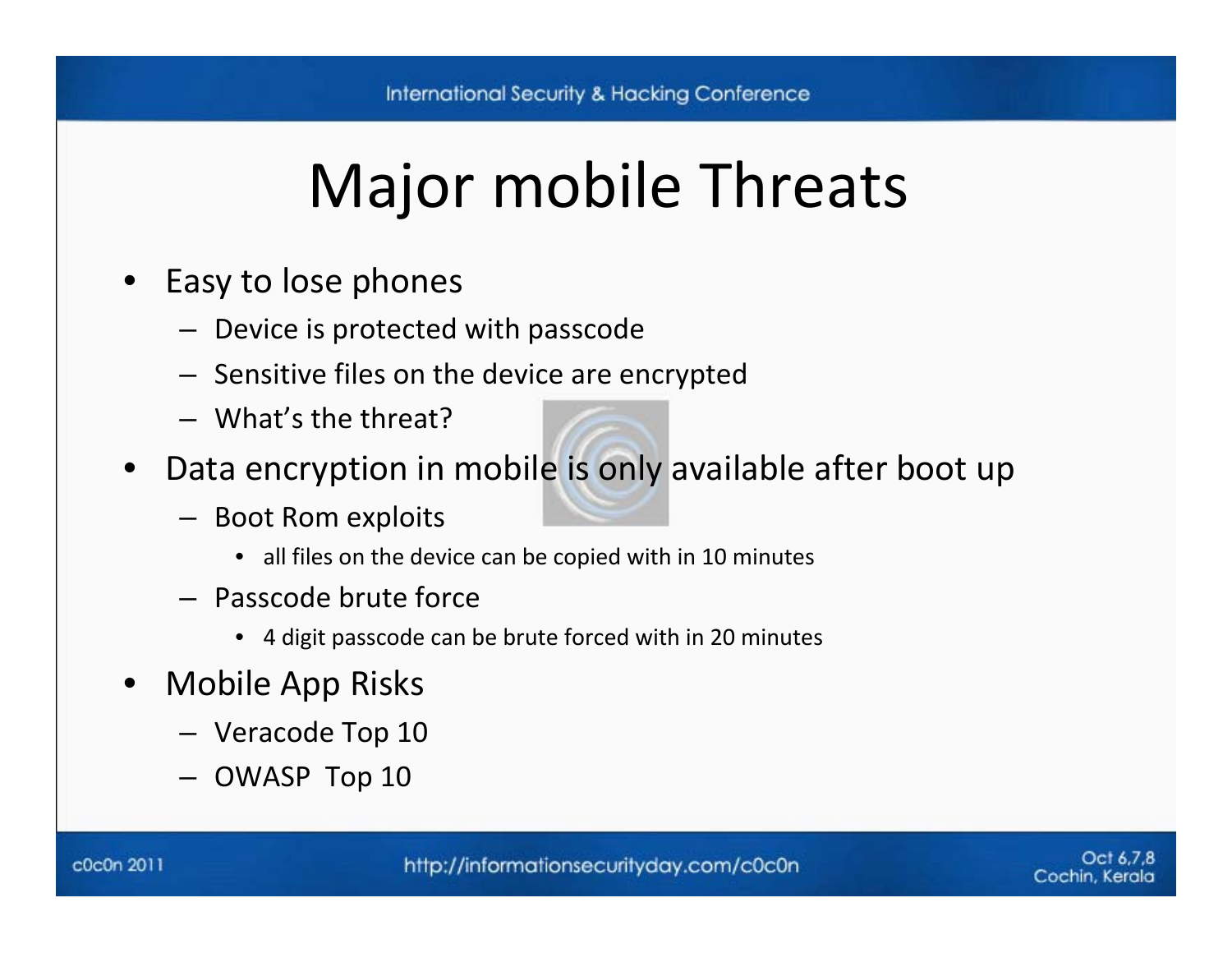#### References

- BlackHat 2011 ‐ DaiZovi\_iOS\_Security
- Fraunhofer iOS Device encryption security
- GitHub Keychain Dumper